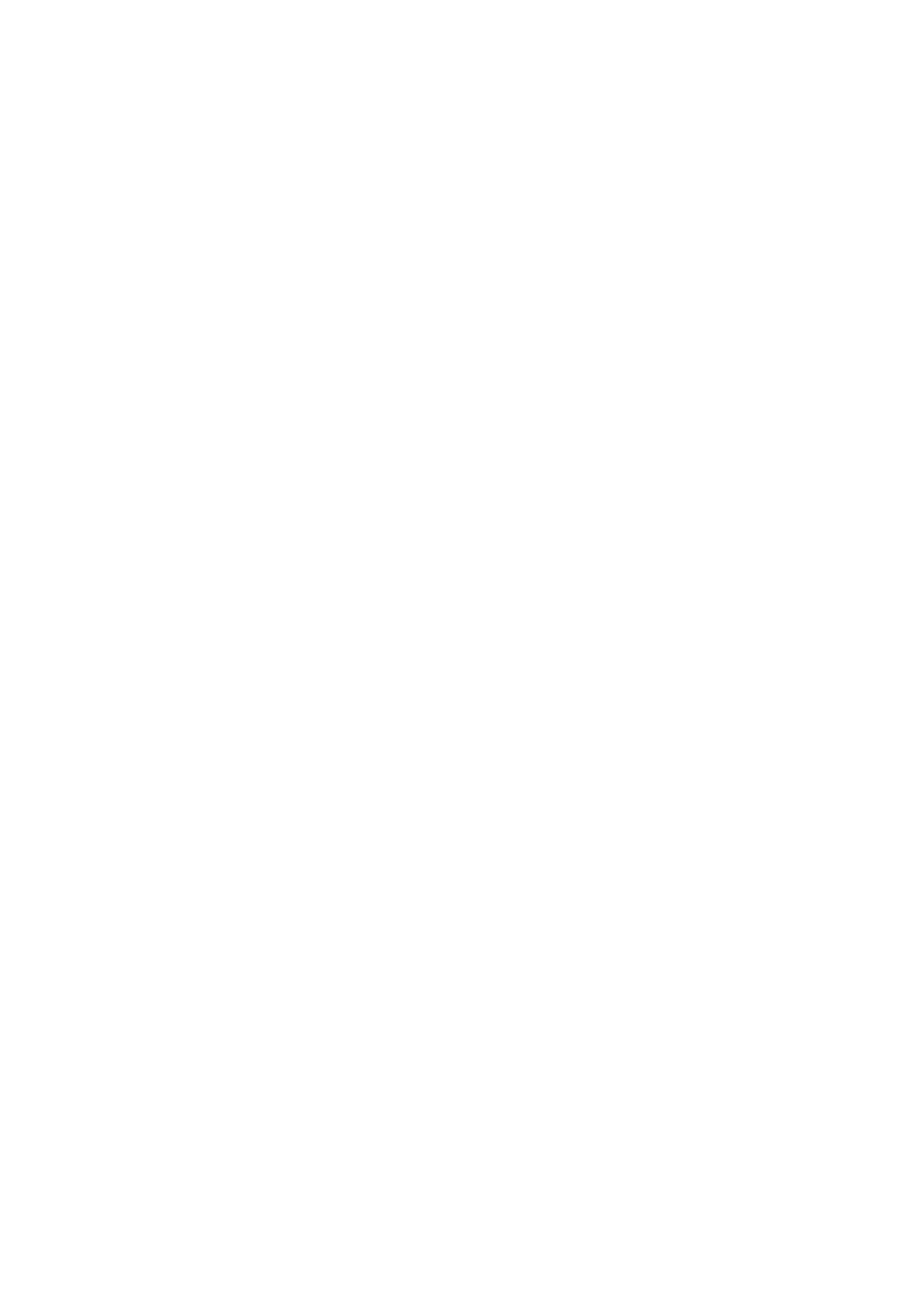# **CONTENTS**

<span id="page-2-0"></span>

| <b>EXECUTIVE SUMMARY</b>                                  |    |
|-----------------------------------------------------------|----|
| <b>OBJECTIVE AND DEFINITION OF HFE</b>                    |    |
| <b>SUPPORTING PRINCIPLES</b>                              | 6  |
| <b>WHAT STATES DO</b>                                     | 8  |
| <b>POLICY NEUTRALITY</b>                                  | 15 |
| <b>PRACTICALITY</b>                                       | 19 |
| <b>CONTEMPORANEITY</b>                                    | 24 |
| <b>TREATMENT OF OTHER COMMONWEALTH PAYMENTS TO STATES</b> | 27 |
| THE ASSESSMENT GUIDELINES                                 | 30 |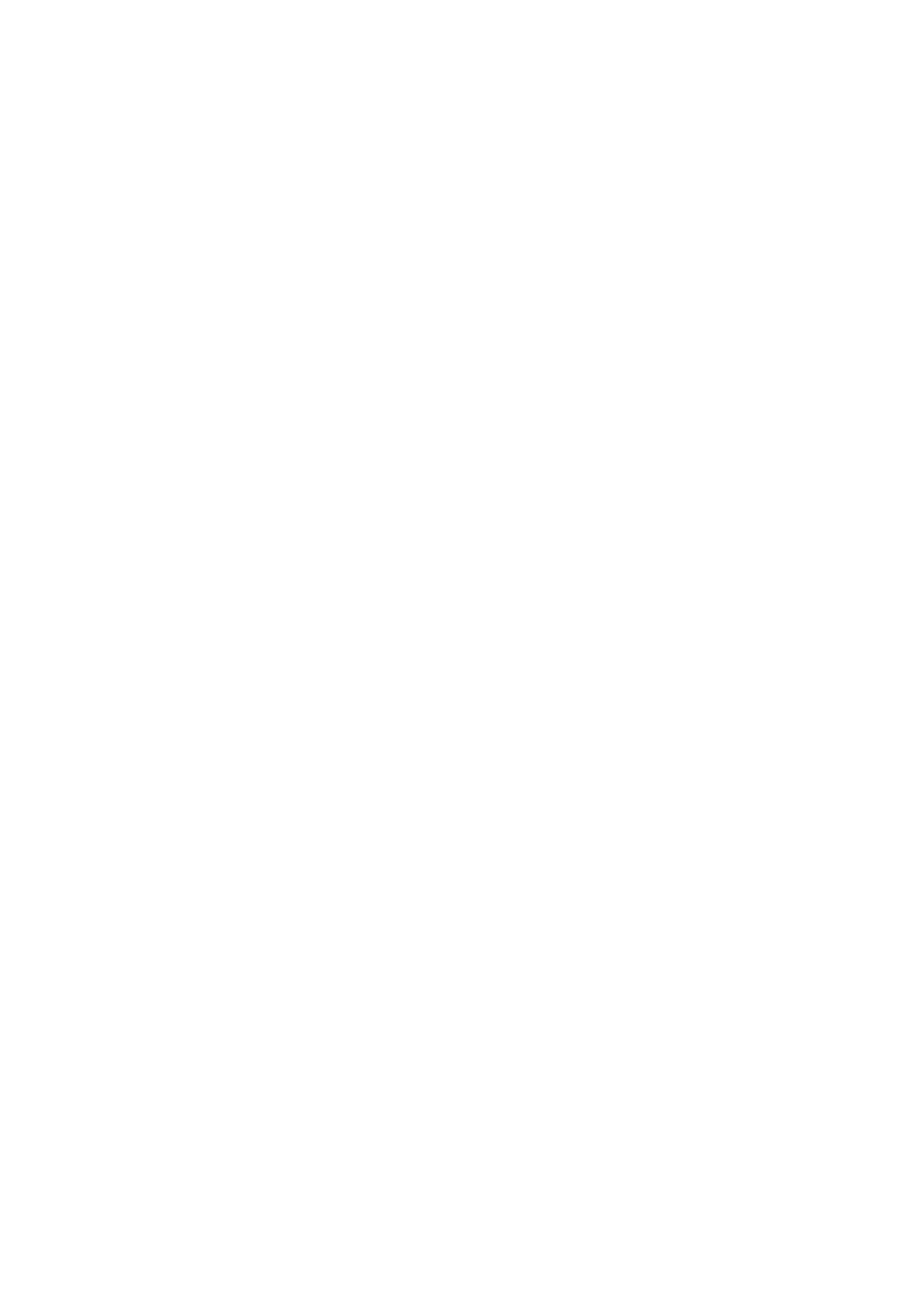# **EXECUTIVE SUMMARY**

Tasmania welcomes the opportunity to have input into the Commission's Staff Discussion Paper - *The Principle of HFE and its Implementation* - and provides the following comments.

# **Objective and definition of HFE (pages 1-5)**

- While there is no accompanying definition of Horizontal Fiscal Equalisation (HFE) in the Intergovernmental Agreement on Federal Financial Relations (IGA) or prescribed in legislation, its interpretation has been the responsibility of the Commission in forming its recommendations for the distribution of the Goods and Services Tax (GST).
- It is reasonable to conclude that the IGA's intention regarding HFE has been informed by the Commission's long standing methods and approach to HFE. As no other objective is stated or implied in the IGA, it is also reasonable to conclude that HFE is the sole objective.
- It would be contrary to the meaning of the term HFE to equalise to some other objective than the fiscal capacities between States, and to do anything less would result in partial equalisation.
- Tasmania believes it would be inappropriate to use HFE to achieve other broader objectives and to do so would overburden the equalisation system. Other objectives, such as service delivery efficiency, should be pursued through alternative Commonwealth funding mechanisms rather than through the GST distribution equalisation system (which is focused on equity).
- Tasmania supports the view that HFE should be the sole objective for the Commission in distributing the GST.
- Tasmania strongly believes that HFE is achieving its long standing, intended objectives. Therefore no changes are required to the Commission's interpretation of what HFE means and how it should be applied.

# **Supporting principles (pages 6-7)**

 Without supporting principles underpinning the Commission's methods it would be difficult for the Commission to give effect to the overriding principle of HFE on a consistent and coherent basis. In Tasmania's view, nothing has changed since the 2015 Review that would necessitate a change to the Commission's supporting principles. The current principles remain appropriate and should continue to be used for the 2020 Review.

# **Internal versus external standards (pages 8-9)**

 Tasmania supports the continuing use of the internal standard that serves to ensure that Commission assessments are, as far as possible, based on the principle of 'what States do'. Any attempt to incorporate external standards, such as efficiency standards into the current HFE system may overburden the system, resulting in it failing to achieve its aims.

# **Weighted average approach (pages 9-12)**

 Tasmania has previously expressed support for the 'weighted average' approach, and suggests that it be continued by the Commission, but recognising that it does raise potential problems with achieving policy neutrality when the weighted average is dominated by a large State.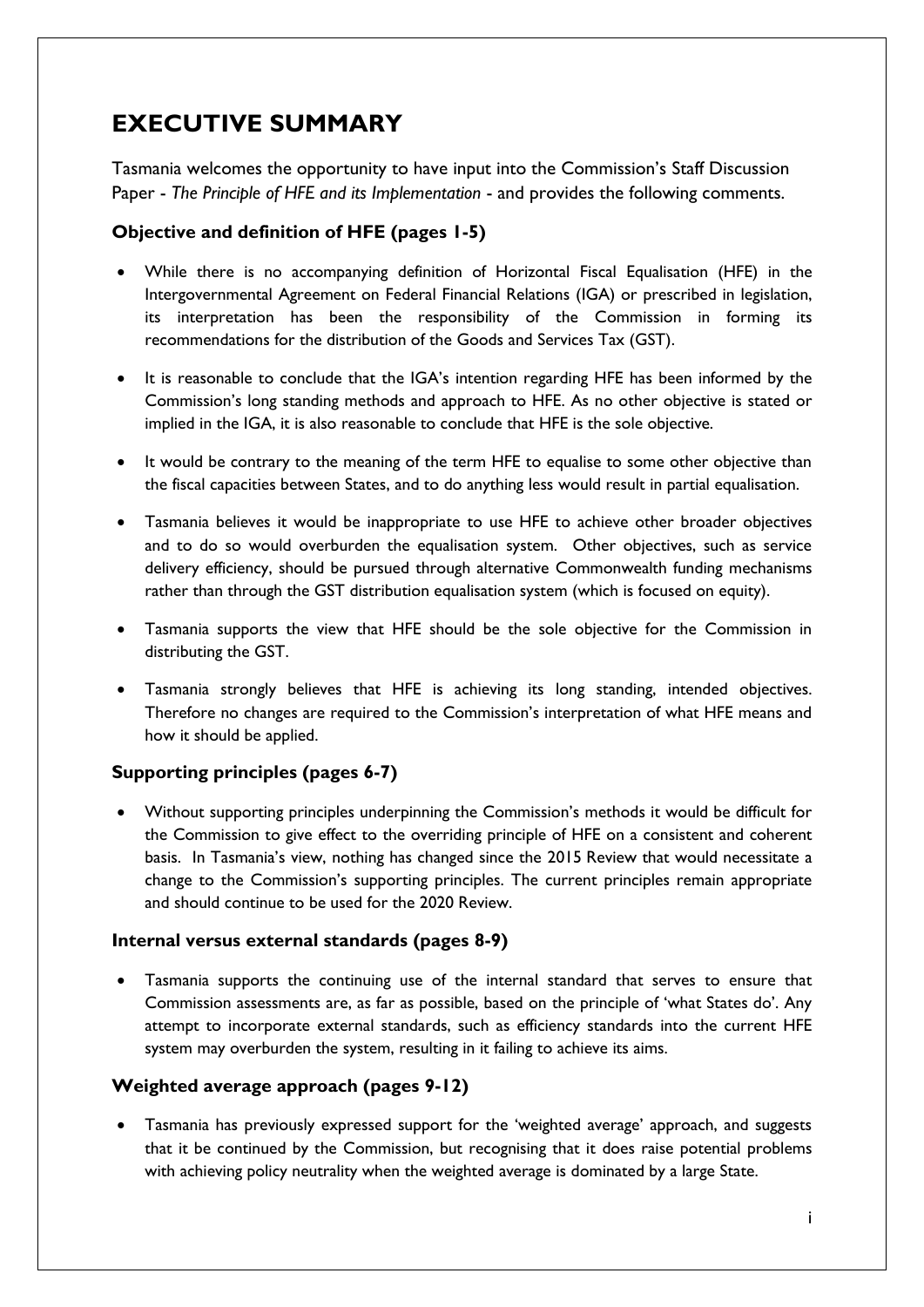# **Equalising to average per capita NFW (pages 12-14)**

- Tasmania continues to have concerns with the current approach to assessing capital needs as argued in its submissions to the 2010 and 2015 Reviews, and intends to re-examine the Commission's assumptions relating to Net Financial Worth (NFW) in the net lending/borrowing assessment during the course of the 2020 Review.
- While Tasmania has some concerns with the current approach to equalising on the basis of average per capita NFW, at this stage it has not formulated a view as to whether there is a better alternative approach.

# **Use of broad indicators (page 14)**

 Tasmania accepts that for some assessments the Commission has had to take an indirect approach to determine what States do. The use of broad indicators and proxy data is used as an alternative where actual State data is unavailable or unreliable, or where it is policy influenced. Whilst accepting this, Tasmania continues to have concerns with the use of average private sector wages as a proxy for public sector wages (because public sector wages are considered to be policy influenced).

# **Weighted average versus rotating State average (pages 15-16)**

 Tasmania endorses the Commission continuing to base the standard to which its disabilities are applied as being derived from the weighted average of all the States but does not support the proposed rotating State average method. Tasmania therefore supports the Commission's current approach to policy neutrality, and notes that where there are circumstances where this cannot be adequately achieved, the Commission has, in the past, used its judgement and placed less weight on this principle to reach a better HFE outcome.

# **Impact of HFE on tax reform (pages 16-18)**

Tasmania does not believe that HFE acts as a disincentive to tax reform.

# **Quality assurance framework and confidentiality (page 19)**

 Tasmania supports the Commission's existing quality assurance framework and accepts that, in some cases, the use of confidential data is required for specific assessments. Tasmania also notes that the majority of the Commission's information and assessment outcomes (excluding confidential data) are available publicly and that confidential data represents a relatively small proportion of the total data pool.

# **Discounts (pages 19-20)**

 Tasmania supports the continued application of a uniform set of discounts within the 2020 Review. In principle, Tasmania believes that the concept of discounting is preferable to the alternative of the Commission making no assessment at all, where it is very clear that a disability exists and will have a material impact on the equalisation outcome.

# **Materiality thresholds (pages 20-21)**

 Tasmania opposes any further changes to the materiality threshold levels, given the significant increases that were made as part of the 2015 Methodology Review.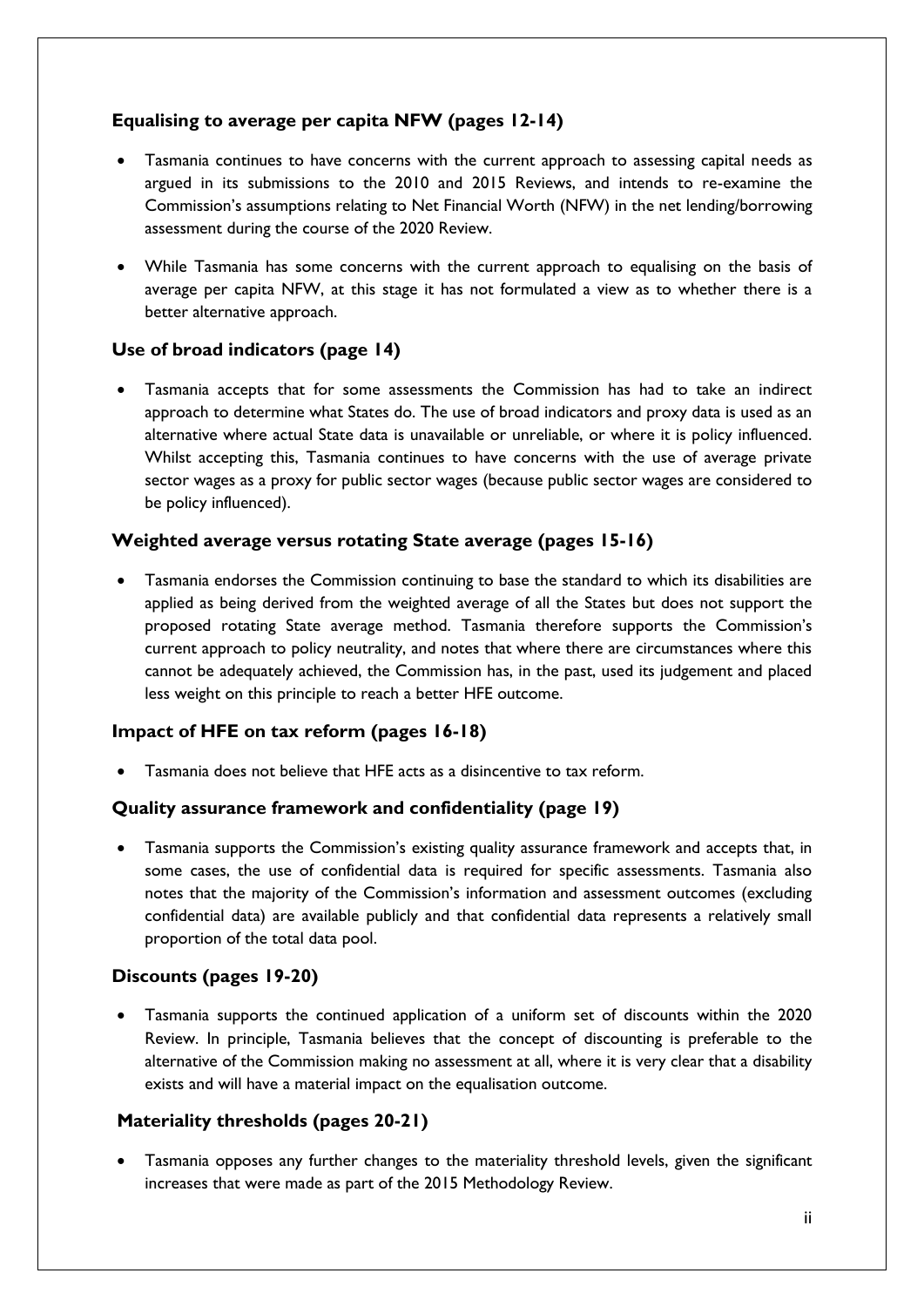# **Quality assurance framework and data reliability (pages 21-23)**

 Tasmania continues to support the existing quality assurance framework the Commission operates within, believing it is a practical approach to ensuring assessment methods are conceptually sound and based on robust and reliable data.

# **Contemporaneity (pages 24-25)**

- Tasmania is of the opinion that the benefit of increased contemporaneity is not sufficient to outweigh the detrimental impacts of increased volatility, reduced reliability and additional complexity.
- Tasmania is of the opinion that the methods of 'improving' contemporaneity discussed by the Commission are likely to make it more difficult for Tasmania to manage its budget, rather than improving its management of cyclical cash flows.

### **Improving cyclical cash-flow management (pages 25-26)**

 Rather than changing the GST methodology and subjecting all States to greater volatility and less predictability of GST shares, those States that experience large and volatile own-source revenues should consider putting in place appropriate budget strategies to better manage the consequential impacts upon variability in GST revenues.

# **Backcasting (page 26)**

 Tasmania supports the current approach of backcasting major changes to Commonwealth-State arrangements, where changes can be made reliably and they are material.

# **Treatment of Commonwealth payments (pages 27-29)**

- Tasmania supports the Commission's current approach to the treatment of all Commonwealth payments. Unless specifically quarantined by instruction from the Commonwealth, or otherwise not assessable because they do not support State services, they should be included in aggregate as they are a source of State revenue for equalisation purposes.
- However, Tasmania reiterates its previous concerns regarding the Commission's 2010 Review decision to exclude 50 per cent of Commonwealth payments for National Network Roads projects, and its extension to exclude 50 per cent of Commonwealth payments for National Network Rail project payments in the 2015 Review. Tasmania considers these decisions to be arbitrary and, in the case of the National Network Roads funding, may capture funding directed toward State arterial roads which States would have ordinarily built and upgraded using their own funds.

# **Assessment guidelines (page 30)**

<span id="page-6-0"></span> Tasmania supports the Commission continuing to be guided by the same set of assessment guidelines for the 2020 Review in implementing HFE as used in the 2015 Review.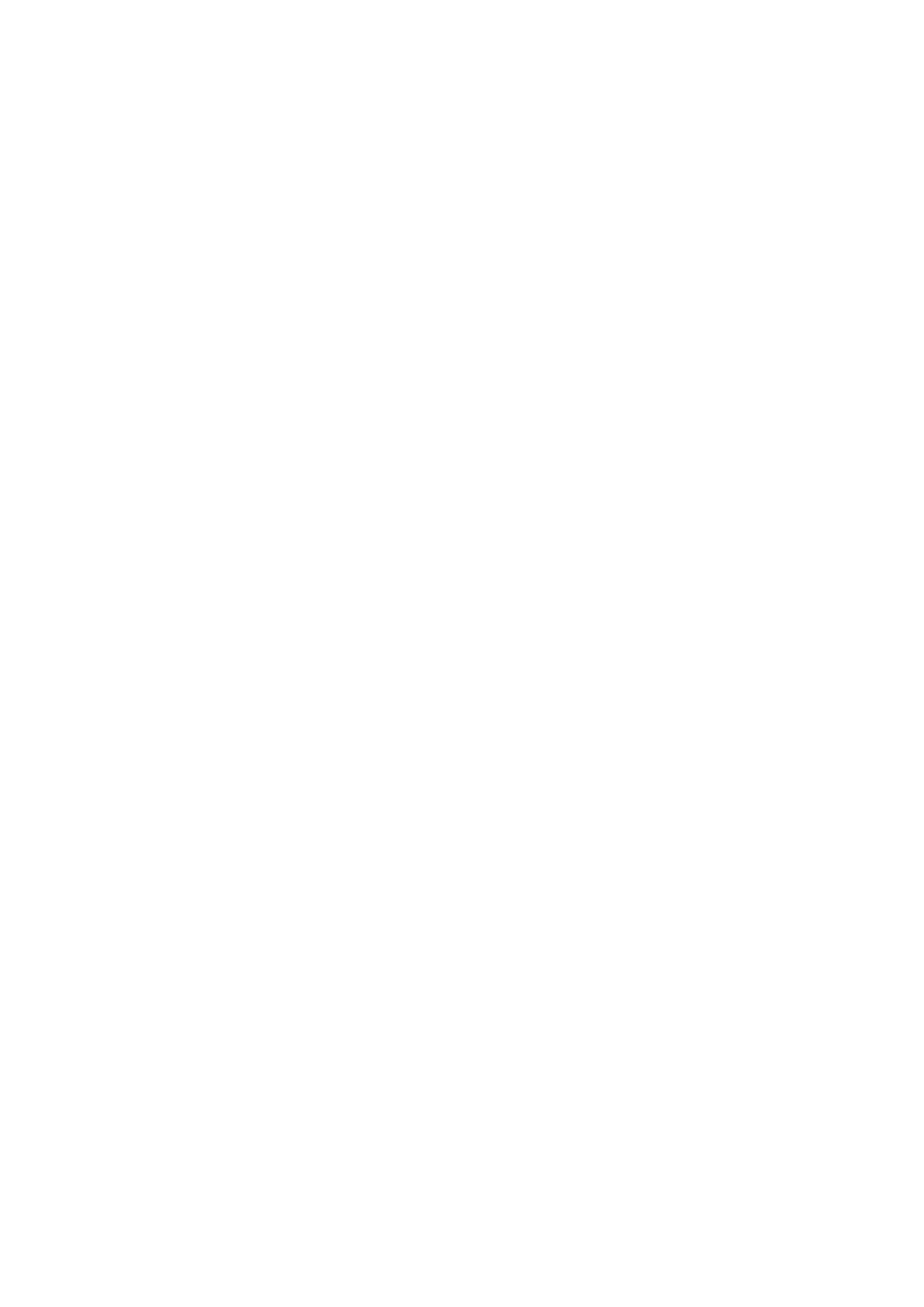# **OBJECTIVE AND DEFINITION OF HFE**

**Do the IGA and the Terms of Reference (ToR) require the Commission to distribute the GST in such a way as to achieve HFE as the sole objective?**

These two documents provide the Commission with the primary direction that it requires to determine the distribution of the GST to the States and to ensure that it is based on the principle of HFE.

The IGA, as amended, was signed by all States and unequivocally requires the Australian Government, on advice from the Commission, to distribute the GST to the States in accordance with the principle of HFE.

Schedule D of the IGA states that:

D63 - The Commonwealth will distribute GST payments among the States and Territories in accordance with the principle of horizontal fiscal equalisation.

D65 - The Commonwealth Treasurer will determine the GST revenue sharing relativities, which embody per capita financial needs based on recommendations of the Commonwealth Grants Commission, after consulting with each State and Territory.

While there is no accompanying definition of HFE in the IGA or prescribed in legislation, its interpretation has been the responsibility of the Commission in forming its recommendations for the distribution of untied general purpose Australian Government funding to the States since the 1930s. It is therefore reasonable to conclude that the IGA's intention regarding HFE has been informed by the Commission's long standing methods and approach to HFE. Further, as no other objective is stated or implied in the IGA, it is also reasonable to conclude that HFE is the sole objective.

The Terms of Reference (ToR) for the Commission's 2020 Review of GST Relativities (2020 Methodology Review) states that:

5. In undertaking the review, the Commission should take into account the Intergovernmental Agreement on Federal Financial Relations (as amended), which provides that GST revenue will be distributed among the States in accordance with the principle of horizontal fiscal equalisation.

While the ToR are less unequivocal and state that the Commission should take account of the IGA, Tasmania would argue that the IGA gives no discretion to the Australian Government other than to distribute the GST in accordance with HFE. Therefore, given the IGA's requirements, the Commission also has little choice other than to recommend GST relativities to the Treasurer that conform to the principle of HFE. As there are no alternative objectives contemplated in either the IGA or the ToR for the 2020 Methodology Review, the achievement of HFE is the sole objective for the Commission in determining GST relativities.

The Commission has previously expressed the view in the 2010 Review that it clearly has the single objective under the IGA, and its ToR, to equalise fiscal capacity on the principle of HFE, and if governments want the Commission to implement a different distribution principle than the one used by the Commission they must provide explicit instructions to this effect.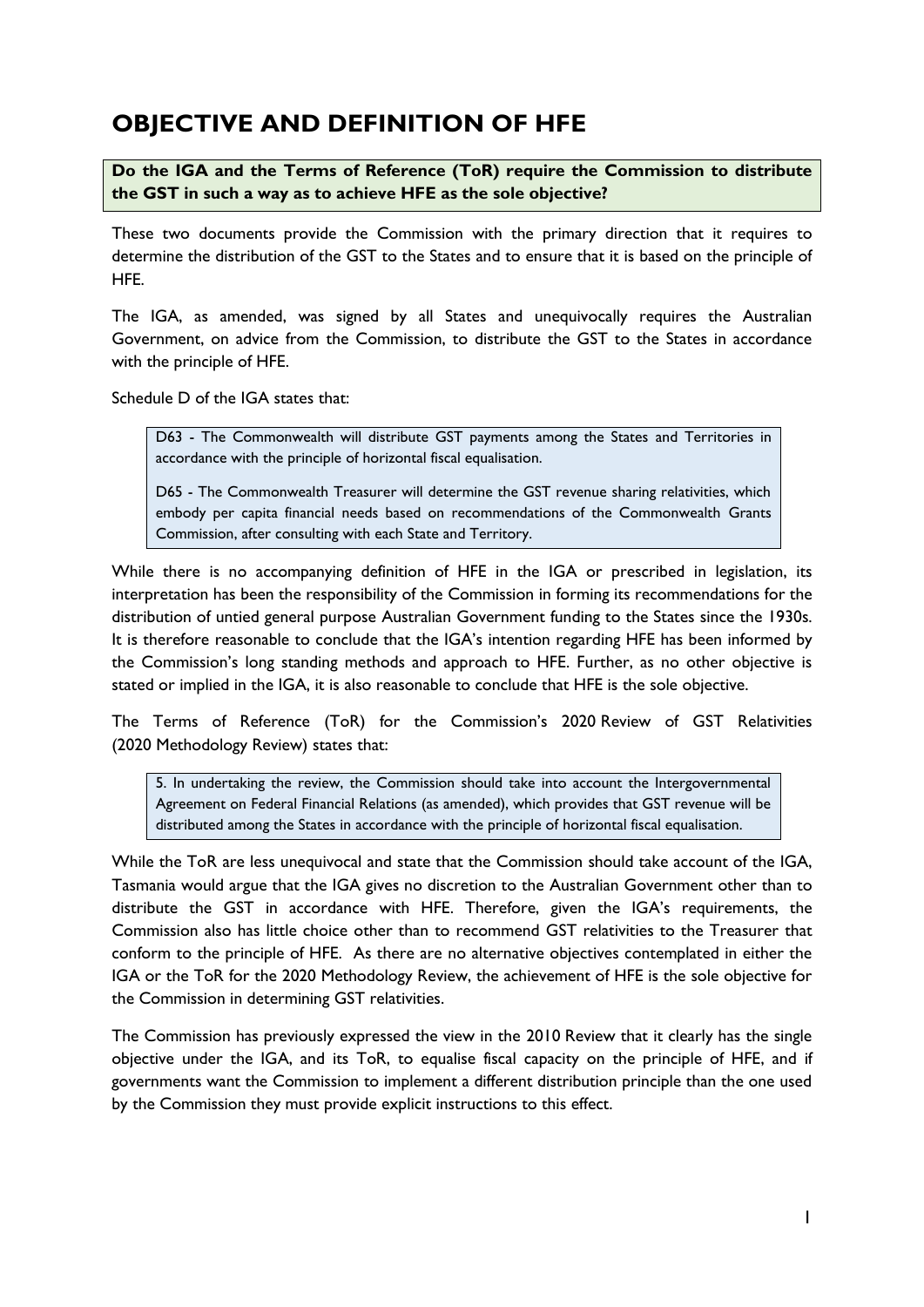It is clear the States hold different views on the continued appropriateness of distributing the GST solely on the basis of equalisation. However, the IGA, which all States signed, says the GST distribution is to be based on equalisation principles. We have not augmented the equalisation objective with other objectives. We consider the terms of reference, the context in which they were developed and the IGA all strongly imply the relativities we recommend should be based on a single objective, fiscal equalisation. We consider that if governments wanted us to include other objectives they would tell us to do so through explicit terms of reference.<sup>1</sup>

In the 2015 Review, HFE was again cited as the sole objective and the Commission considered its ToR were clear:

…we are to recommend how the GST should be distributed in accordance with the 'principle of HFE'. We are not asked, nor given the discretion, to decide when other policy objectives or agreements between the Commonwealth and the States should moderate the achievement of HFE, unless explicitly directed in our terms of reference<sup>2</sup>...

Tasmania is therefore of the view that while there has been pressure to consider other alternatives to the current approach to HFE, it remains the sole objective.

### **Is the aim of HFE to achieve equal fiscal capacities?**

As previously noted, while there is no legislated definition of HFE, it has been the fundamental principle for distributing untied Commonwealth funding to the States for many decades. It would seem contrary to the meaning of HFE to equalise to some other objective than the fiscal capacities between States. This would be inconsistent with its meaning and to do anything less would result in partial equalisation.

The current definition of HFE as developed and used by the Commission is:

State governments should receive funding from the pool of goods and services tax such that, after allowing for material factors affecting revenues and expenditures, each would have the fiscal capacity to provide services and the associated infrastructure at the same standard, if each made the same effort to raise revenue from its own sources and operated at the same level of efficiency.

The current definition developed by the Commission refers to fiscal capacity which is a measure of each State's revenue capacity relative to its expenditure needs, assessed according to a State's ability to pay for a given level of public services. This has been a long standing principle for distributing untied Commonwealth funding to the States.

The aim of HFE is therefore about equalising the capacity of governments to provide services. It reflects a belief that Australians should have access to similar standards of service, regardless of the jurisdiction in which they live. This is a strong egalitarian principle that has been widely held over time within the Australian community and has been reflected in the Commission's approach, in one form or another, since its inception.

Australians do not want the extent of regional disparities that exist in some other federations. Full equalisation is a cornerstone of the Federation and reflects the Australian public's support that everyone should have similar levels of public services available to them. The 2014 Australian Constitutional Values Survey found that 77.5 per cent of the sample agreed with the

1

<sup>&</sup>lt;sup>1</sup> CGC Report on Revenue Sharing Relativities, 2010 Review: Volume 1. Page 30.

<sup>2</sup> *ibid*, page 29.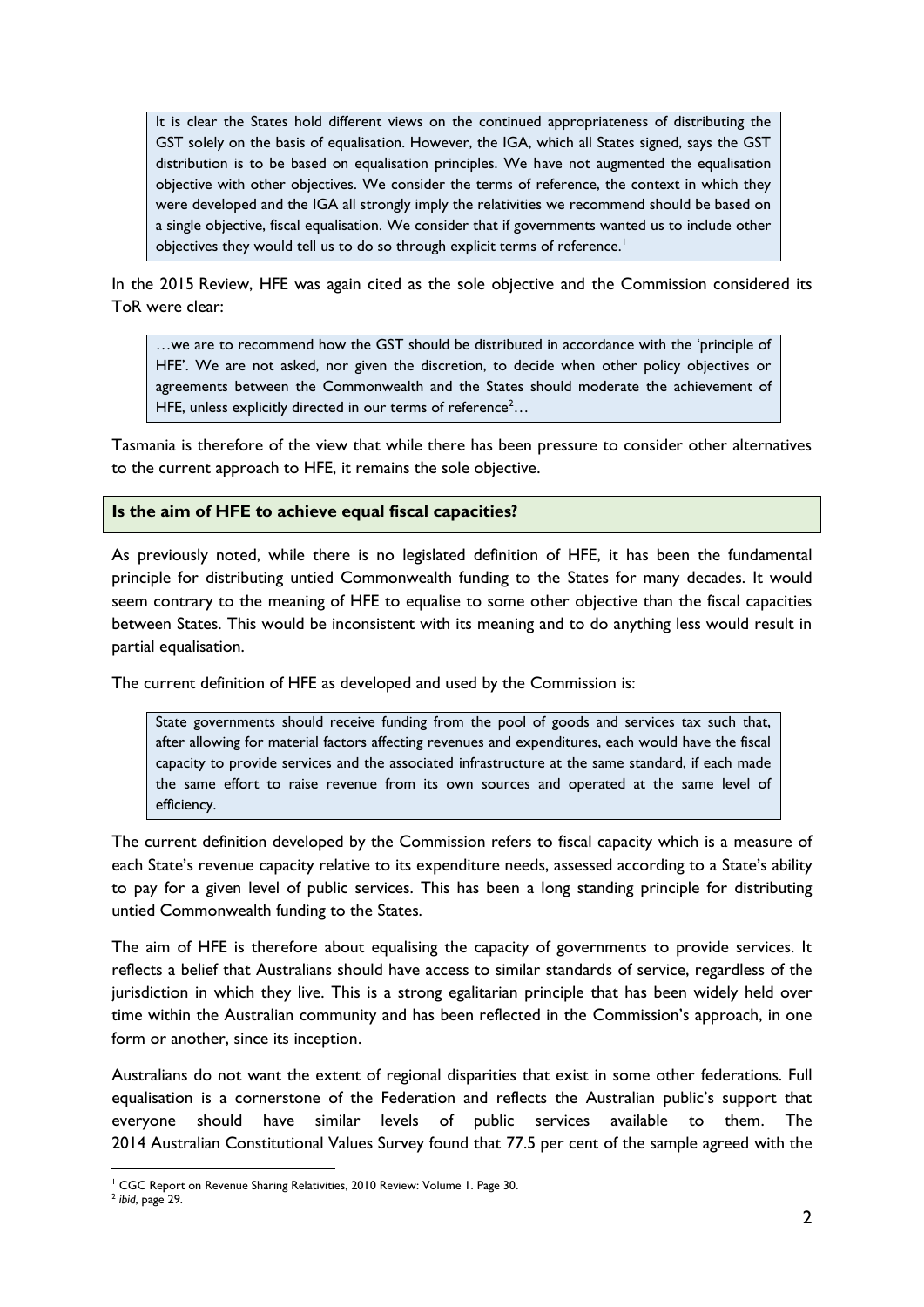statement that, 'money should be transferred from richer parts of Australia to the poorer parts to ensure that everyone can have similar levels of public services' <sup>3</sup>. Partial equalisation or the introduction of other objectives in the HFE process would potentially reduce the level of equity between the States in Australia.

A 2007 OECD paper<sup>4</sup> described fiscal equalisation as:

…. a transfer of fiscal resources across jurisdictions with the aim of offsetting differences in revenue raising capacity or public service cost. Its principal objective is to allow sub-central governments to provide their citizens with similar sets of public services at a similar tax burden. Fiscal equalisation can be seen as the natural companion to fiscal decentralisation as it aims at correcting potential imbalances resulting from sub-central autonomy.

The approach to HFE, as implemented by the Commission, is consistent with that description.

Further, HFE was extensively reviewed in 2012 by the GST Distribution Review and in its final report it found:

...the current HFE system is well established and internally consistent … (and) … works satisfactorily if the goal and definition of equalisation as currently set out is accepted...<sup>5</sup>

The aim of HFE has therefore been the achievement of equalisation of fiscal capacity between the States and the Commission has been effective in achieving that aim to date.

**If it is, then, how would different approaches to the achievement of HFE, such as including other desirable policy goals, be implemented consistent with this? How would the definition need to be modified to support them?**

It is hard to imagine how including other policy goals, such as some externally imposed or arbitrary national efficiency targets, would be consistent with the achievement of HFE. Invariably the achievement of other policy goals outside the principle of HFE would involve a trade-off between efficiency and equity. For example, if the basis of the GST distribution was to address certain efficiency targets in the delivery of a Government provided service, States would no longer be equalised to the same capacity but to a differing capacity depending on their relative efficiency of service delivery. States that are less efficient than the 'target' efficiency standard would receive less GST than they currently do. This would further weaken their capacity to provide services compared to the current approach of equalising to a national average efficiency standard. Over time this could lead to serious inequity between the States.

Tasmania believes it would be inappropriate to use HFE to achieve other broader objectives and to do so would overburden the equalisation system. Equalising States' fiscal capacities is a large and sufficiently complex task without obscuring the process further with additional requirements. It is more appropriate to pursue other objectives, such as service delivery efficiency targets, through alternative Commonwealth funding mechanisms, such as national partnership payments rather than through the GST distribution, which is focused on equity.

An example of this is the recent National Health Reform Agreement that requires the States to agree to establish an 'efficient price' for health services to underpin Commonwealth health funding.

<u>.</u>

<sup>3</sup> Griffith University, *Australian Constitutional Values Survey 2014*, October 2014, page 10.

<sup>4</sup> Hansjörg Blöchliger, Olaf Merk, Claire Charbit, Lee Mizell Fiscal Equalisation in OECD Countries, OECD France September 2007, page 5.

<sup>5</sup> GST Distribution Review 2012, Final Report, page 9.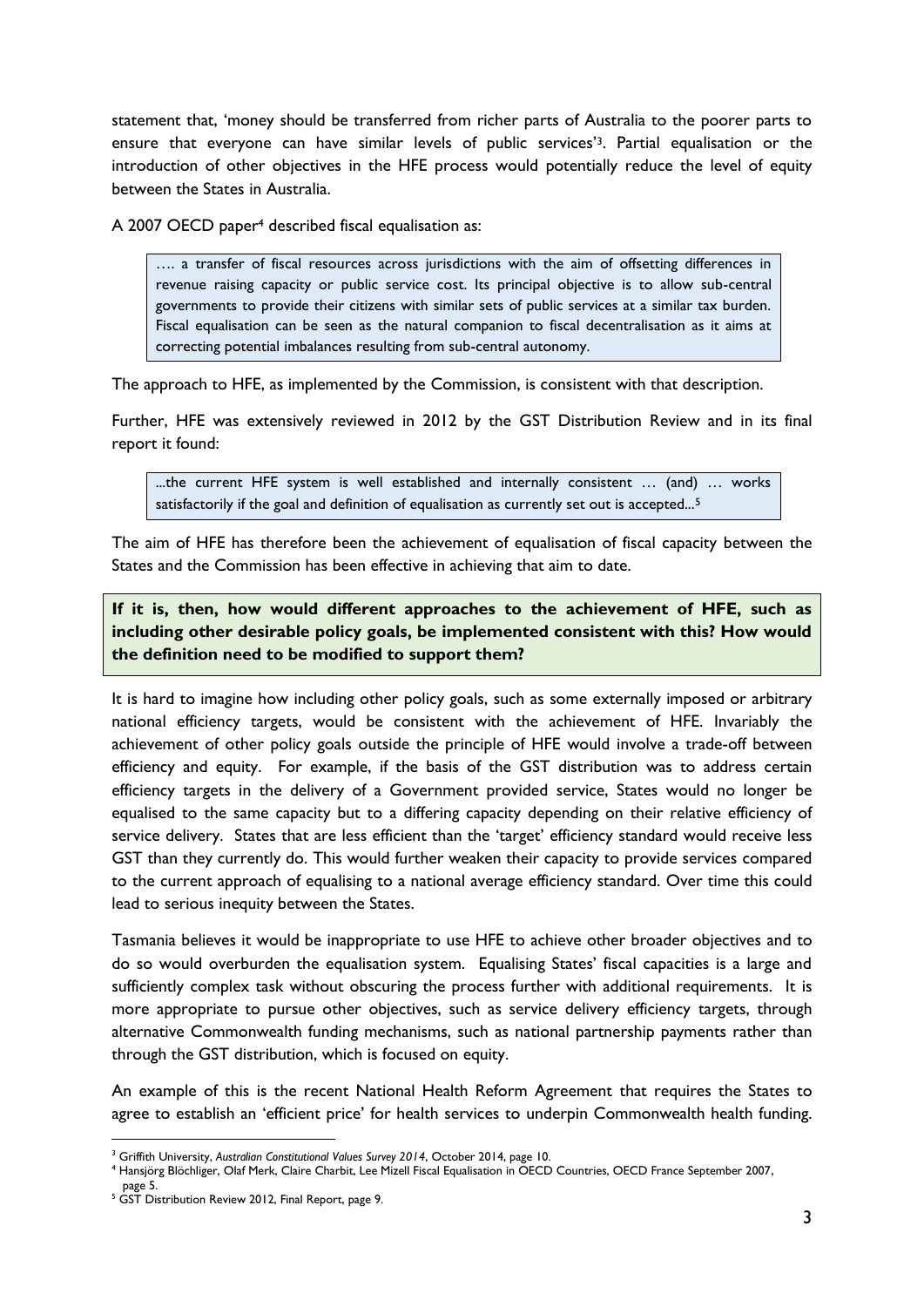This national agreement has been structured to more directly target mutually agreed efficiency objectives and it provides mechanisms to share the benefits of efficiency gains.

In many OECD countries, fiscal equalisation plays an important role by enabling sub-central governments to have similar tax raising capacity and equal access to public services across jurisdictions. The earlier cited OECD paper sets out the rationale for fiscal equalisation as follows:

### 1. EQUITY

To equalise per capita tax revenue raising capacity and the per-beneficiary cost of providing public goods and services across regions. Tax raising capacity per capita and cost of providing public services can differ across regions for geographic or socio-economic reasons. The objective of equalisation is to provide every citizen with an average level of public services at comparable tax rates.

To equalise the marginal benefit of public spending across regions. OECD countries that have central government programs for important public services (such as health and education) administered by sub central governments, may use equalising transfers to equalise the marginal social benefit of public spending across regions.

### 2. EXTERNALITIES

To avoid fiscal externalities resulting in a misallocation of labour and/or capital across regions. A decentralised fiscal system could distort the location decision of mobile factors. Unequal tax bases result in pecuniary incentives to locate in high tax base regions, thereby distorting location decisions of mobile factors of production. Grants that equalise tax bases across regions will eliminate this source of inefficiency.

#### 3. INSURANCE

To provide insurance against asymmetric income or employment shocks. If the regions of a country are subject to asymmetric shocks, redistributive grants may provide regions with insurance against the adverse effects of such shocks on income or employment.

Tasmania considers that this rationale is appropriate and is consistent with the current objectives of HFE in Australia.

Alternative approaches to HFE that aim to achieve other objectives are inevitably going to result in a lesser form of HFE. For the smaller States, fiscal equalisation makes a vital contribution to their economies and their budgets as their GST share represents a higher proportion of Gross State Product (GSP) and General Government revenue compared to the larger States. The way the GST is distributed has the potential to significantly impact small State economies and communities, while for the larger States it has a relatively smaller impact.

In the 2020 Review Staff Research Paper, *Achieving HFE - Other Approaches to Distributing the GST*, three alternative approaches were explored:

- an equal per capita (EPC) distribution;
- a partial EPC distribution; and
- an actual per capita (APC) distribution.

An EPC distribution in effect removes HFE as the objective as it takes no account of States' differing fiscal capacities. The States simply receive their per capita share of the GST. For small States like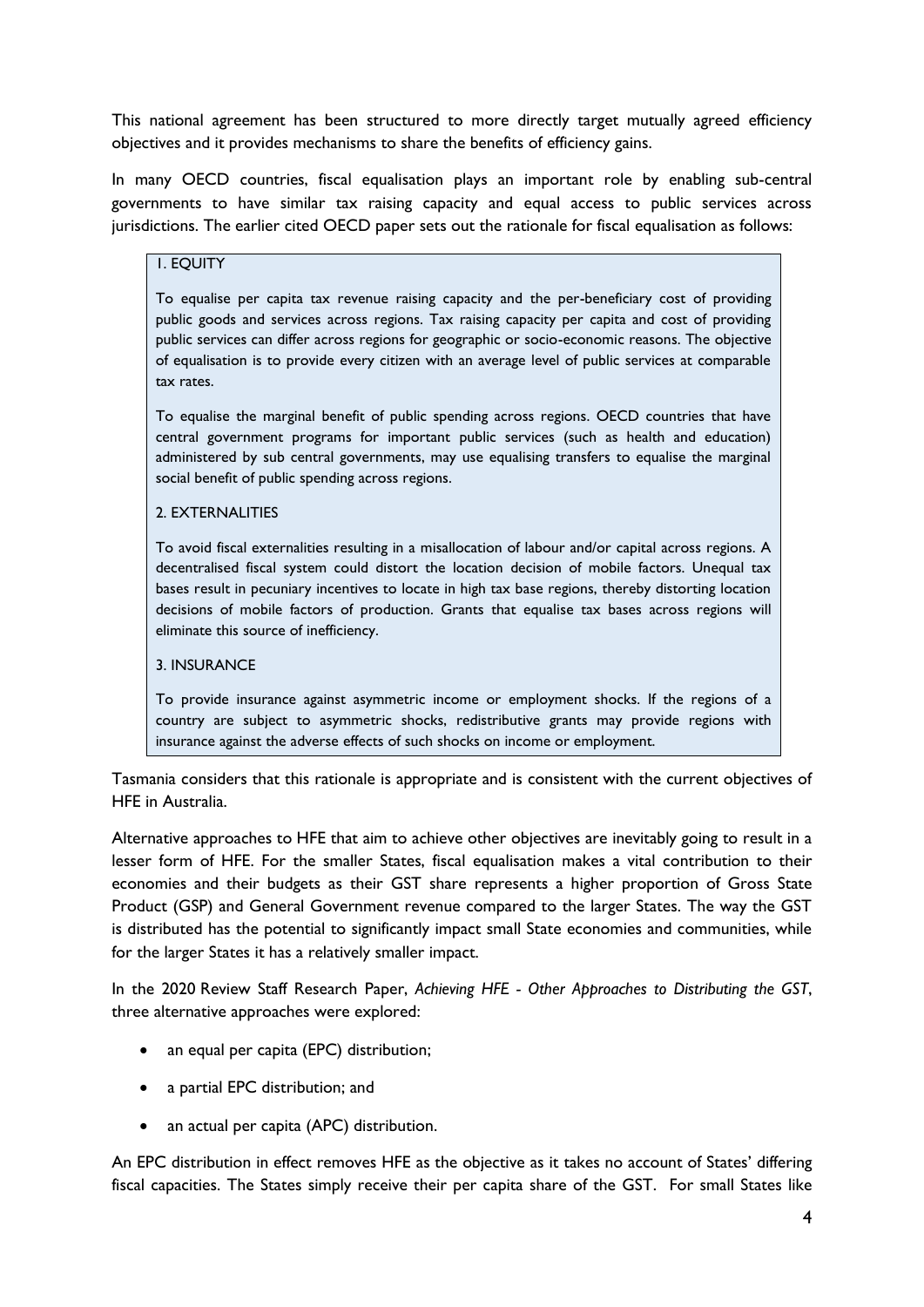Tasmania this results in a very significant reduction in its GST distribution (\$1.1 billion or 18 per cent of its total General Government revenue).

A partial EPC approach by definition results in less than full equalisation and therefore it is argued it does not satisfy the HFE principle.

An APC distribution is only appropriate where State revenue or expenses are not policy influenced and are sufficiently comparable to make a reliable assessment. For example, the Commission assesses natural disaster relief expenses on an APC basis because State spending on natural disasters is clearly in response to unforeseen events and is not policy driven.

However, the majority of State revenue and expenditure is policy driven. An APC distribution does not satisfy the Commission's principle of policy neutrality and so to avoid policy neutrality issues, the Commission uses average national revenue and expenditure in its assessments rather than the actual State revenue or expenditure.

As noted in the Staff Paper, an APC distribution provides more GST per capita to States that have higher per capita spending and lower per capita revenue raising. States could therefore 'game' the system if this principle was removed by compensating them for inefficient service delivery and lower taxes.

Tasmania is therefore of the view that none of the proposed alternatives are appropriate, as they are inconsistent with HFE and the Commission's guiding principles.

**If not, what should HFE be achieving and what changes to the definition would be required?**

As stated, Tasmania strongly believes that HFE is achieving its long standing objectives. Therefore no changes are required to the Commission's interpretation of what HFE means and how it should be applied in Australia.

**Are changes to the definition necessary, or are State concerns more about the way HFE and its current definition is implemented?**

Again, no change to the definition is required. Tasmania supports the current definition of HFE as it has been interpreted by the Commission and is generally satisfied with the way it is implemented.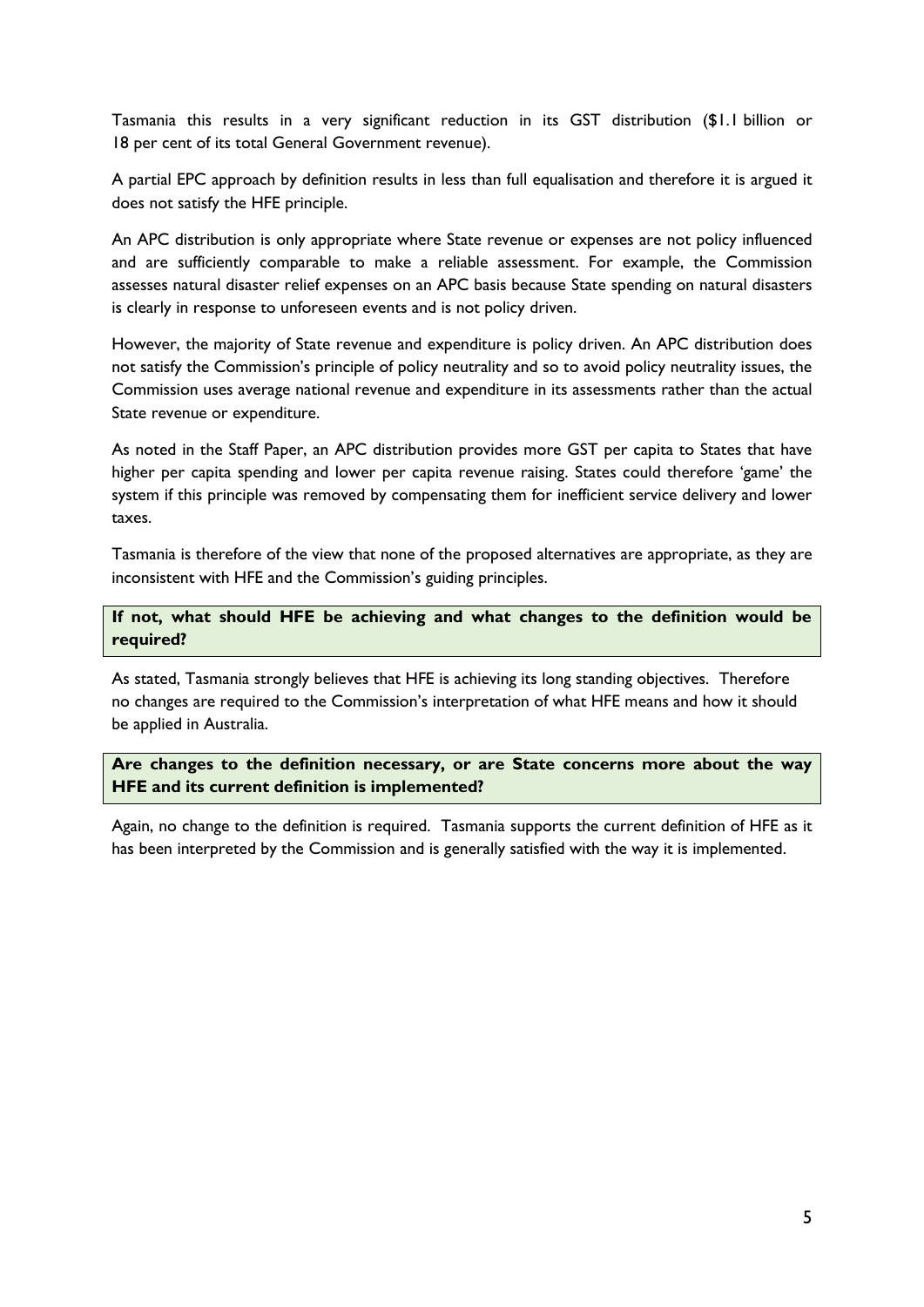# <span id="page-13-0"></span>**SUPPORTING PRINCIPLES**

**Should the Commission continue to adopt supporting principles (or guiding considerations) to assist it in developing methods to give effect to the principle of HFE?**

Tasmania considers that without supporting principles underpinning the Commission's methods it would be difficult for the Commission to give effect to the overriding principle of HFE in a consistent and coherent basis. Tasmania therefore agrees with the Commission adopting supporting principles to assist it to give effect to HFE.

**Should HFE continue to be the priority, or are there circumstances under which certain supporting principles should take precedence over HFE?**

HFE should always be the overriding priority in the Commission's considerations, and as noted earlier it is a requirement under the IGA. The supporting principles are simply there to guide the Commission in its judgements in achieving the overriding principle of HFE to the fullest extent that is practical and they should not take precedence over HFE.

**Should the supporting principles have a pre-determined hierarchy, or should the Commission seek to balance the supporting principles case by case in order to best achieve HFE?**

As stated in our response to the Commission's 2020 Review work program, Tasmania is of the view that the current supporting principles are appropriate, and will remain appropriate during the life of the 2020 Review. In the 2015 Review, the Commission noted that it had not set rules for how it would trade off each principle nor did it establish a hierarchy among the principles. As required, the Commission has, on a case-by-case basis, used its judgement to devise the best overall equalisation result. While the Commission's judgement decisions have not always been supported by the States, they nevertheless have the opportunity to raise concerns about proposed judgement decisions in draft reports and to provide alternative arguments.

Tasmania continues to support the Commission in using its judgement when applying its guiding principles for the 2020 Review. While it is acknowledged that at times there will be a conflict between supporting principles in achieving HFE, the establishment of a hierarchy of supporting principles is unlikely to resolve such conflicts and satisfy all situations and this may lead to sub-optimal decisions.

**Should any of the 2015 Review supporting principles be removed, or any new supporting principles introduced? For any new principles, what is it that the new principle would achieve, not otherwise achieved?**

Each time the Commission undertakes a review of its methodology it also considers whether its supporting principles remain appropriate. The supporting principles that were developed for the 2010 Review were considered by the Commission in consultation with the States and were still considered appropriate for the 2015 Review. These current supporting principles:

- 1. reflect what States collectively do;
- 2. are policy neutral;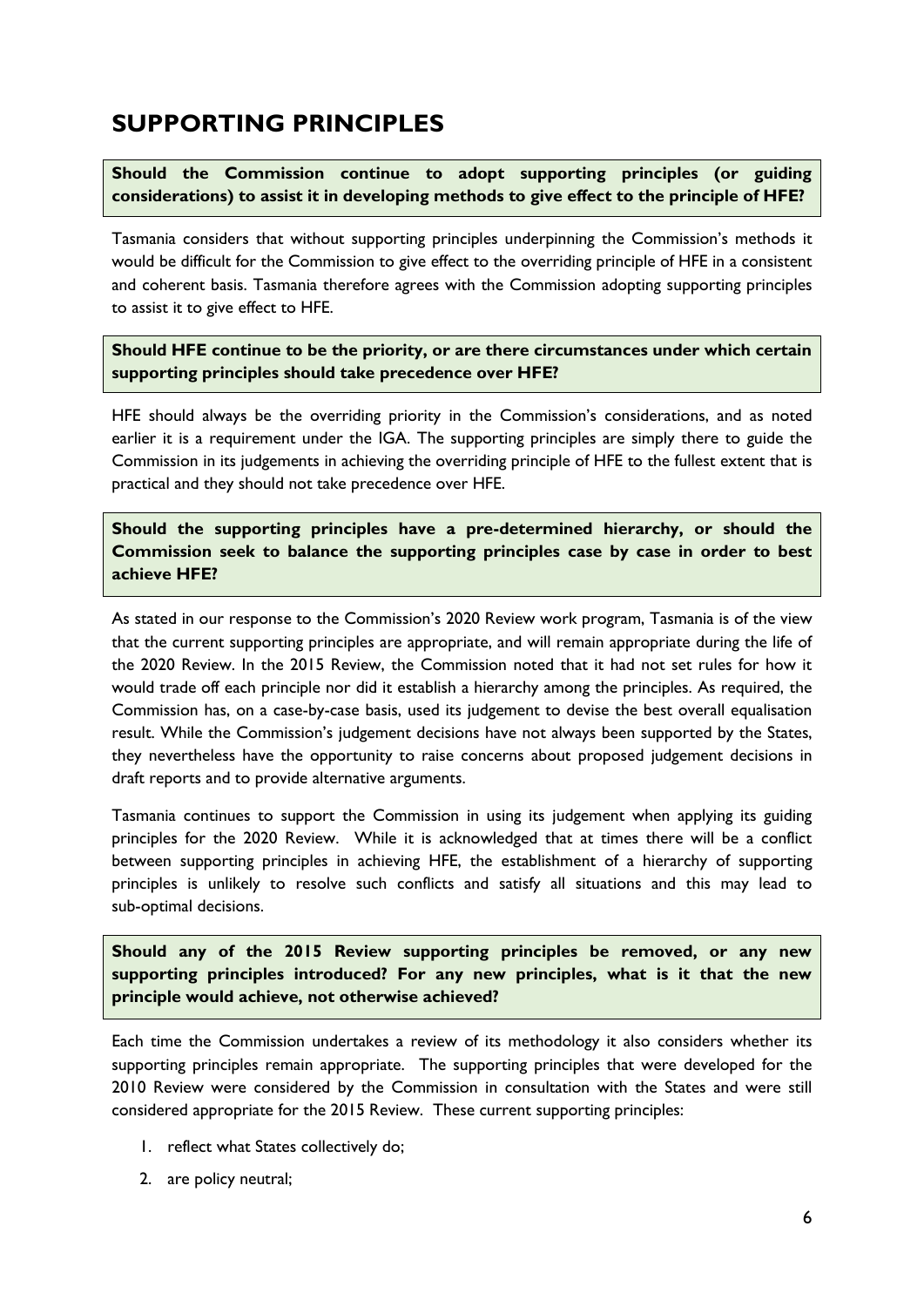- 3. are practical; and
- 4. deliver relativities that, as far as possible, are appropriate to the application year (contemporaneous relativities).

It is noted that at the request of the then Commonwealth Treasurer in late 2014, the Commission revisited the principle of contemporaneity in the 2015 Review in relation to volatile revenues. The Commission concluded that the current three-year averaging remained appropriate and balanced the competing considerations of practicality, data reliability, contemporaneity and policy neutrality,

In Tasmania's view, nothing has changed since the 2015 Review that would necessitate a change to the Commission's supporting principles. The current principles remain appropriate and should continue to be used for the 2020 Review.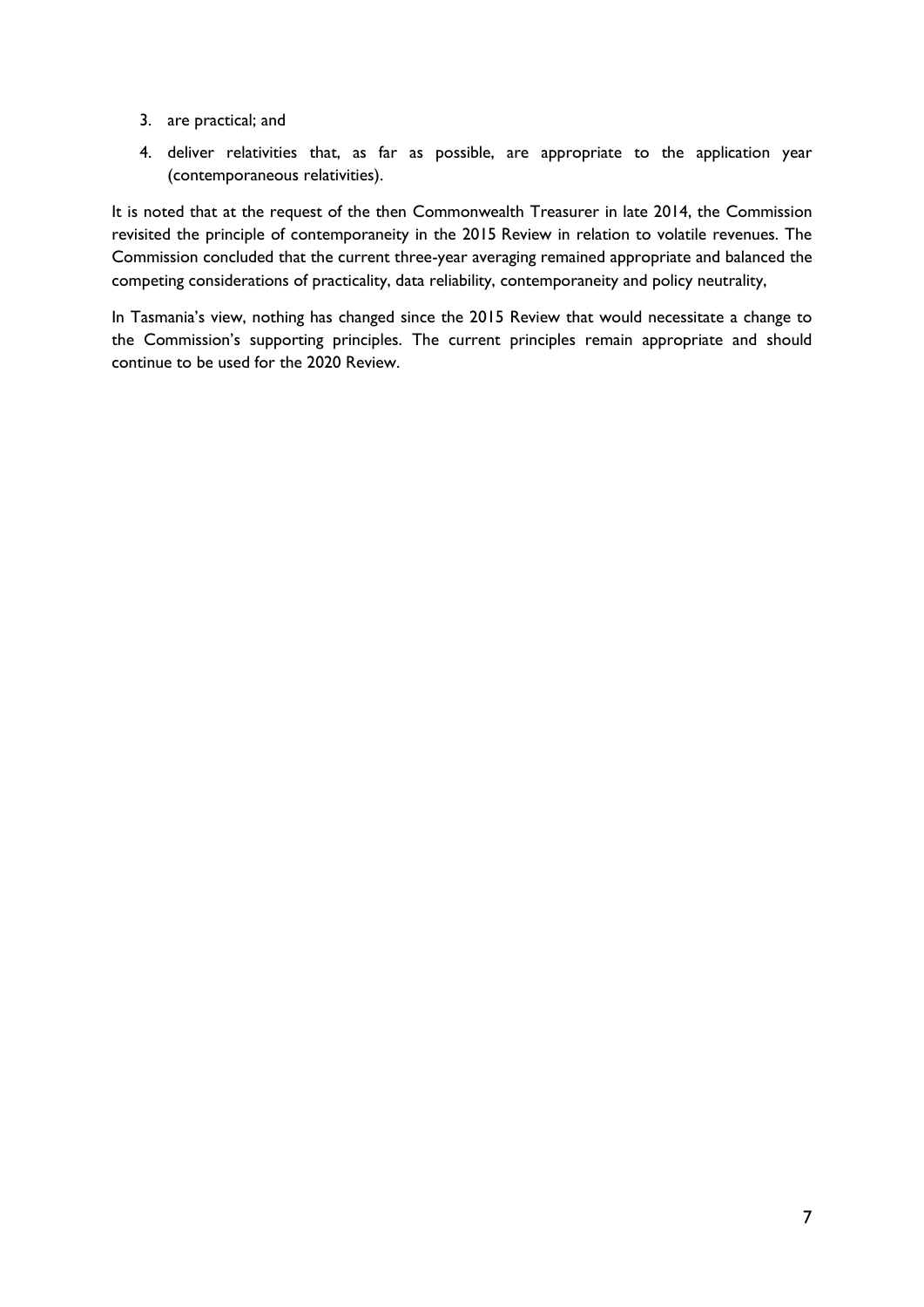# <span id="page-15-0"></span>**WHAT STATES DO**

**Is the use of internal standards a sound approach to the achievement of HFE with no further consideration necessary?**

Tasmania supports the continuing use of the internal standard that serves to ensure that Commission assessments are, as far as possible, based on the principle of 'what States do'.

It is noted that in practice, HFE is equalised to a 'materially the same' standard, rather than the 'same' standard, due in part to the limitations inherent in the data available to the Commission to assess HFE needs, the introduction of materiality thresholds, and stronger reliability criteria in the 2010 Review.

To equalise to a standard other than 'materially the same' standard, such as a discounted standard, a minimum standard or an external standard, would fundamentally change the objective of HFE.

Adoption of a minimum standard or an external standard is likely to be more complicated, raising a number of practical questions such as:

- who sets the minimum standard?
- how is an appropriate external standard determined?
- how do you then measure relative needs against the external standard?

It is also likely to be more controversial, giving rise to another area of contention in an already contentious field. It would likely contribute to greater uncertainty and possible increases in the resourcing effort for the Commission and the States in developing, arguing, assessing and monitoring of any proposed external standards.

As noted earlier, to incorporate efficiency standards into the current HFE system is likely to overburden the system, resulting in a lesser form of HFE.

It is argued that the current system of HFE, that applies an average of 'what States do,' does not encourage States to operate less efficiently. By setting the internal standard to the average cost of service delivery, it encompasses the average level of technical efficiency. Therefore, if a State has above average efficiency in delivering a particular service, it will benefit from the difference between the national average and its actual expenditure. Conversely if it is less efficient than the national average, it bears that cost.

Tasmania therefore endorses the Commission continuing to base its assessments on 'what States collectively do' from both a principle and practical perspective.

**Alternatively, are there circumstances in which it would be appropriate for the Commission to apply an external standard?**

As the Commission has argued in its staff paper, external standards are not affected by the policies of any State, and they may be based on some 'ideal' level of services or an economically efficient tax policy. Implicitly, these external standards are often premised on the presumption that the lowest tax or expenditure policy reflects 'efficient' best practice.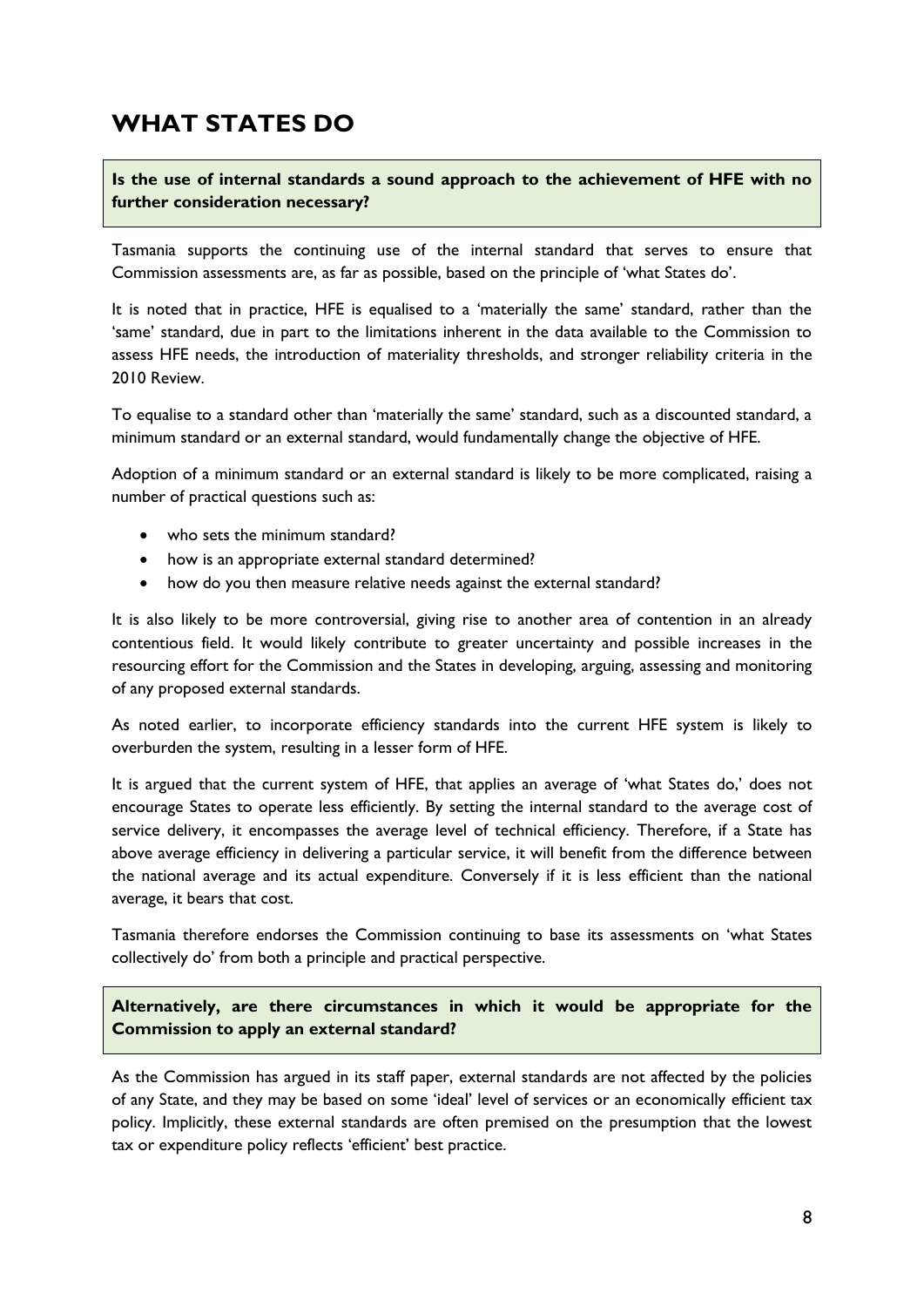However, a State can be the lowest taxing or lowest spending State within a particular assessment category due to policy choice, higher revenue capacity or lower expenditure needs. There can be no presumption that this reflects efficiencies or that it will generate incentives to create efficiencies or stimulate reform. A small State may be operating as efficiently as it can but still be operating at a less efficient level than some national target because of its inherent disadvantages such as scale or regional dispersion.

Rather, as noted earlier, it will severely complicate the assessment of disabilities as the 'standard' set by a single State becomes an additional point of contention. Tasmania therefore supports the Commission's view that*:*

We do not consider it is our role to base our recommendations on any normative view of service delivery or revenue policy. We consider the most relevant and neutral approach is to base our recommendation on the actual average policy of the States as revealed in the data. Only in circumstances where other supporting principles come into play would we consider an alternative approach. 6

Tasmania agrees with the Commission's view that:

The only case when it may be appropriate to use a standard different from the one dictated by what States do could be to overcome policy neutrality concerns. As noted by two States, an external standard might be used in such a case as a last resort. However, in our view, primacy should still be given to achieving  $\sf{HFE."}$ 

In its first interim report, the GST Distribution Review Panel noted that:

The key problem with the approach of equalising to an external standard is that it is not clear how such a standard would be determined. Determining the standard and the administration of compliance with it may significantly increase the administrative costs of HFE.<sup>8</sup>

Tasmania is therefore of the view that the use of external standards should only be a last resort such as where policy neutrality is a significant concern and cannot be addressed through the application of internal standards, and where it does not compromise HFE. Tasmania believes that the use of internal standards avoids the problems associated with subjective measures of what States should do. For example, in the case of the Commission's Roads assessment, practical issues mandate making an assessment based on a stylised view of average policy (synthetic road network), rather than the measured average policy of the States.

**Should the Commission retain the 2015 Review approach - the 'weighted average' approach - to determine average policy, or is there a better alternative?**

The 'weighted average' approach introduced in the 2015 Review replaced the 'double majority' approach - that is, requiring a majority of States and a majority of the tax or service base to be affected - that had previously applied.

<u>.</u>

<sup>6</sup> CGC 2015 Methodology Review Volume 2, page 8.

<sup>7</sup> *Ibid,* page 8.

<sup>8</sup> GST Distribution Review, *Interim Report*, March 2012, page 80.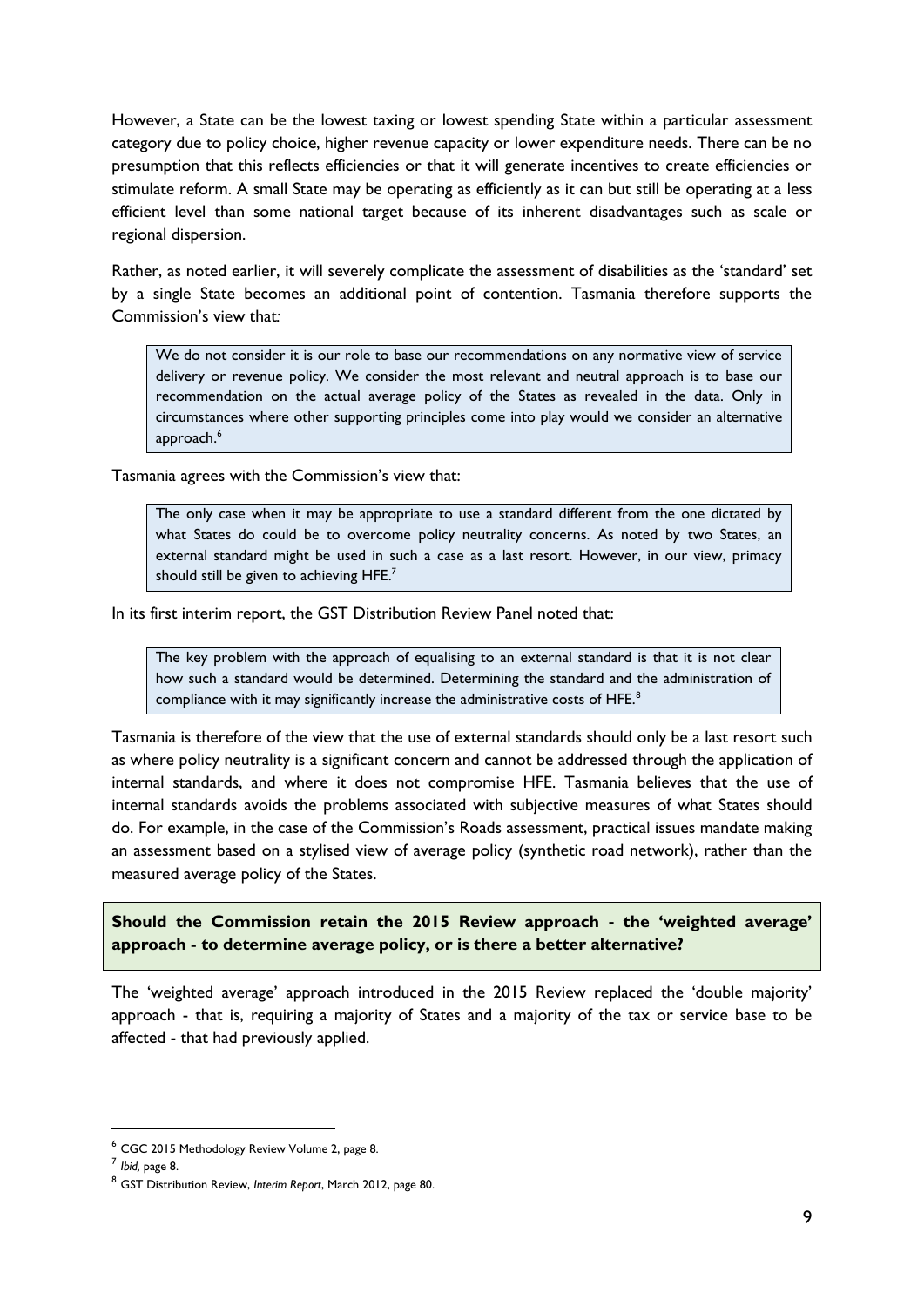Under the weighted average approach, if only one State raises a particular revenue or provides a service, an initial assessment is made and if it results in a material difference in fiscal capacity between the States it is included as part of what States do.

Tasmania has previously expressed support for the weighted average approach, as it overcomes the problems of confusion as to whether 4 out of 8 States is a majority, and suggests that it be continued by the Commission.

While the weighted average approach is an improvement on the previous approach, it does raise potential problems with achieving policy neutrality when the weighted average is dominated by a large State.

On face value, the weighted average approach may be of concern if, for example, a large State is the only State that raises a tax and the other States have similar tax bases (on a per capita basis) but through policy choice do not tax them. Will the tax be assessed as 'what States do' and potentially redistribute GST?

Under the weighted average approach it is unlikely that the assessment will result in a material redistribution as the assessed per capita revenue for each of the States in this scenario will be similar to an EPC distribution. That is, even though the other States do not levy the tax, because their tax bases are similar in size they are assessed as being able to generate similar revenue on a per capita basis.

If, on the other hand, the other States have a much smaller tax base then it is likely that there will be a material redistribution. This is what HFE is designed to do. That is, to redistribute GST from States with stronger tax bases to those with weaker tax bases. The weighted average approach therefore does not disturb this objective, even if only one State determines 'what States do'.

This is shown in Table 1 where NSW is assumed to be the only State levying a hypothetical tax. In the first table all States have similar sized tax bases on a per capita basis. In the second table all the other States apart from NSW have weak tax bases (10% of NSW). The GST redistribution in the first table is immaterial (less than \$30 per capita) and would not result in a redistribution of GST, while in the second table it is material and would result in a redistribution of GST.

Tasmania supports the Commission continuing to use the current weighted average for the 2020 Review.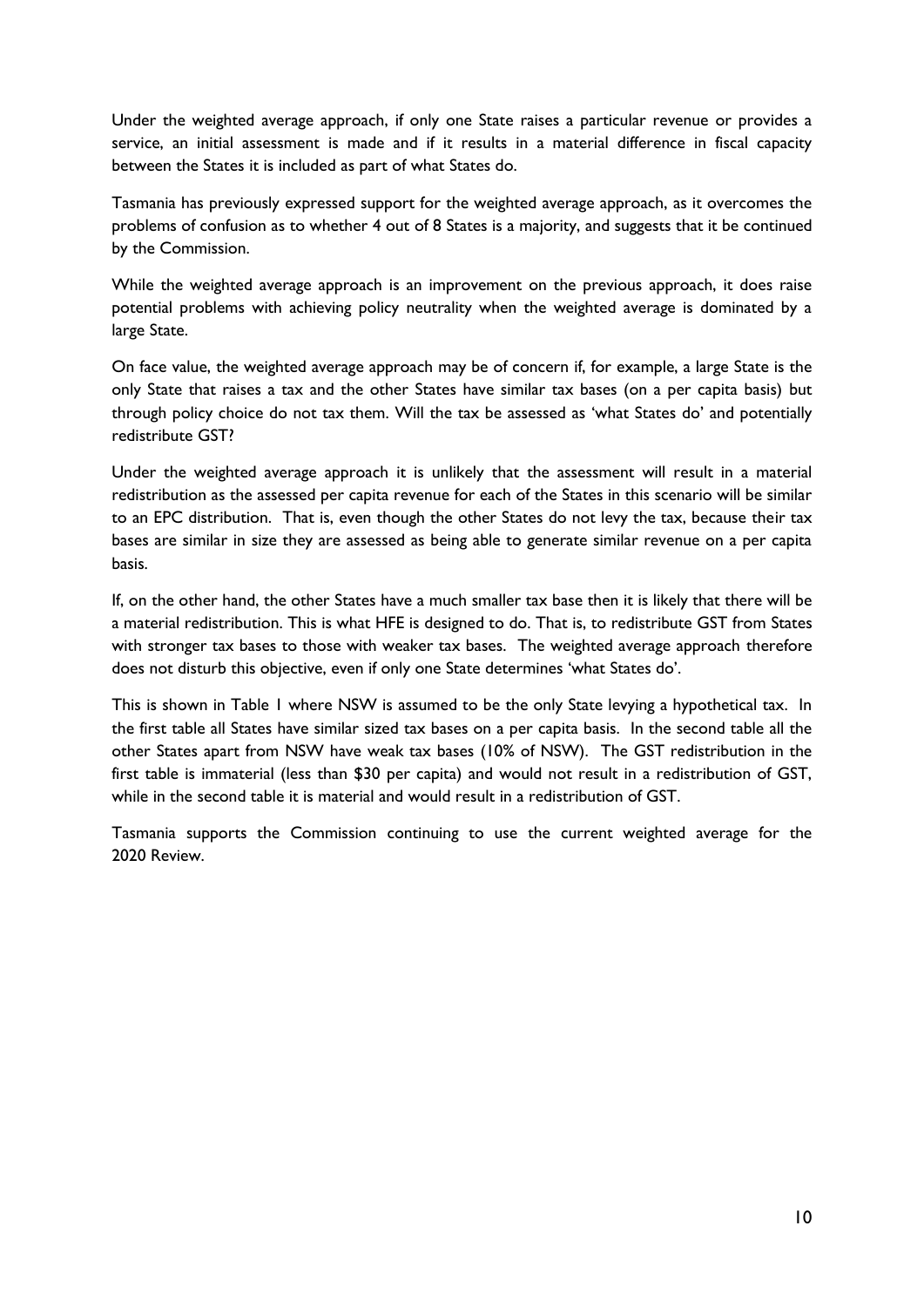#### **Table 1: Example of Weighted Average Tax Redistribution**

| .<br>.                                         |            |               |            |           |           |            |            |           |              |
|------------------------------------------------|------------|---------------|------------|-----------|-----------|------------|------------|-----------|--------------|
|                                                | <b>NSW</b> | <b>VIC</b>    | <b>QLD</b> | <b>WA</b> | <b>SA</b> | <b>TAS</b> | <b>ACT</b> | <b>NT</b> | <b>TOTAL</b> |
| Population ('000)                              | 7672       | 5998          | 4 8 0 8    | 2 6 0 3   | 1703      | 517        | 393        | 244       | 23 938       |
| Tax Base (units)                               | 76 000     | 60 000        | 48 000     | 26 000    | 17 000    | 5 0 0 0    | 4 0 0 0    | 2 5 0 0   | 238 500      |
| Revenue (\$)                                   | 10 000 000 | 0             | 0          | 0         | 0         | 0          | 0          | 0         | 10 000 000   |
| Av. Tax Rate Per Unit                          |            |               |            |           |           |            |            |           | 41.93        |
| Assessed Revenue (\$)                          | 3 186 583  | 2 5 1 5 7 2 3 | 2012579    | 090147    | 712788    | 209 644    | 167 715    | 104 822   | 10 000 000   |
| <b>Assessed Revenue</b><br>(Per capita) $(\$)$ | 415.37     | 419.43        | 418.60     | 418.74    | 418.63    | 405.21     | 426.64     | 429.82    | 417.75       |
| $EPC($ \$)                                     | 417.75     | 417.75        | 417.75     | 417.75    | 417.75    | 417.75     | 417.75     | 417.75    |              |
| Relativity                                     | 1.0057     | 0.9960        | 0.9980     | 0.9976    | 0.9979    | 1.0310     | 0.9792     | 0.9719    |              |
| Redistribution (\$PC)                          | 2.37       | $-1.68$       | $-0.85$    | $-0.99$   | $-0.88$   | 12.54      | $-8.89$    | $-12.07$  |              |
| Redistribution (\$)                            | 18 2 20    | $-10097$      | -4 089     | $-2590$   | -1493     | 6489       | $-3496$    | $-2943$   | 0            |

#### **Other States tax bases are equal per capita to NSW but are not taxed**

**Other States tax bases are 10% per capita of NSW but are not taxed**

|                                                | <b>NSW</b>    | <b>VIC</b> | <b>QLD</b> | <b>WA</b> | <b>SA</b> | <b>TAS</b> | <b>ACT</b> | <b>NT</b> | <b>TOTAL</b> |
|------------------------------------------------|---------------|------------|------------|-----------|-----------|------------|------------|-----------|--------------|
| Population ('000)                              | 7672          | 5998       | 4 8 0 8    | 2 603     | 703       | 517        | 303        | 244       | 23 938       |
| Tax Base (units)                               | 76 000        | 6 0 0 0    | 4 800      | 2 600     | 700       | 500        | 400        | 250       | 92 250       |
| Revenue (\$)                                   | 10 000 000    | 0          | 0          | 0         | 0         | 0          | 0          | 0         | 10 000 000   |
| Av. Tax Rate Per Unit                          |               |            |            |           |           |            |            |           | 108.40       |
| Assessed Revenue (\$)                          | 8 2 3 8 4 8 2 | 650 470    | 520 325    | 281843    | 184 282   | 54 201     | 43 360     | 27 100    | 10 000 000   |
| <b>Assessed Revenue</b><br>(Per capita) $(\$)$ | 073.89        | 108.44     | 108.22     | 108.26    | 108.23    | 104.76     | 110.30     | 111.12    | 417.75       |
| $EPC($ \$)                                     | 417.75        | 417.75     | 417.75     | 417.75    | 417.75    | 417.75     | 417.75     | 417.75    |              |
| Relativity                                     | 0.3890        | 3.8524     | 3.8601     | 3.8587    | 3.8598    | 3.9876     | 3.7873     | 3.7593    |              |
| Redistribution (\$PC)                          | $-656.14$     | 309.31     | 309.53     | 309.49    | 309.52    | 312.99     | 307.45     | 306.63    |              |
| Redistribution (\$)                            | -5 033 680    | 855 220    | 488 164    | 805 714   | 527 014   | 161932     | 120858     | 74 778    | 0            |

Source: Tasmanian Treasury calculation

1

### **How might the practical problems arising from a weighted average approach be handled to ensure HFE is achieved?**

While there is little evidence that the GST redistribution impact has been a primary influence on a State's policy decision to materially affect the average of 'what States do', the Commission will from time to time need to respond to situations where this may occur.

In the case of the mining revenue assessment where the weighted average is dominated by one State, the Commission has treated policy neutrality as a second order principle to HFE in adopting its mineral by mineral assessments as this better reflected fiscal capacity. While policy neutrality may be an issue with the mineral assessment the Commission noted that there is no evidence that it has influenced State behaviour9.

<sup>&</sup>lt;sup>9</sup> In 2020 Review Staff Research Paper CGC 2017-04-S State Mining Policies, page 5.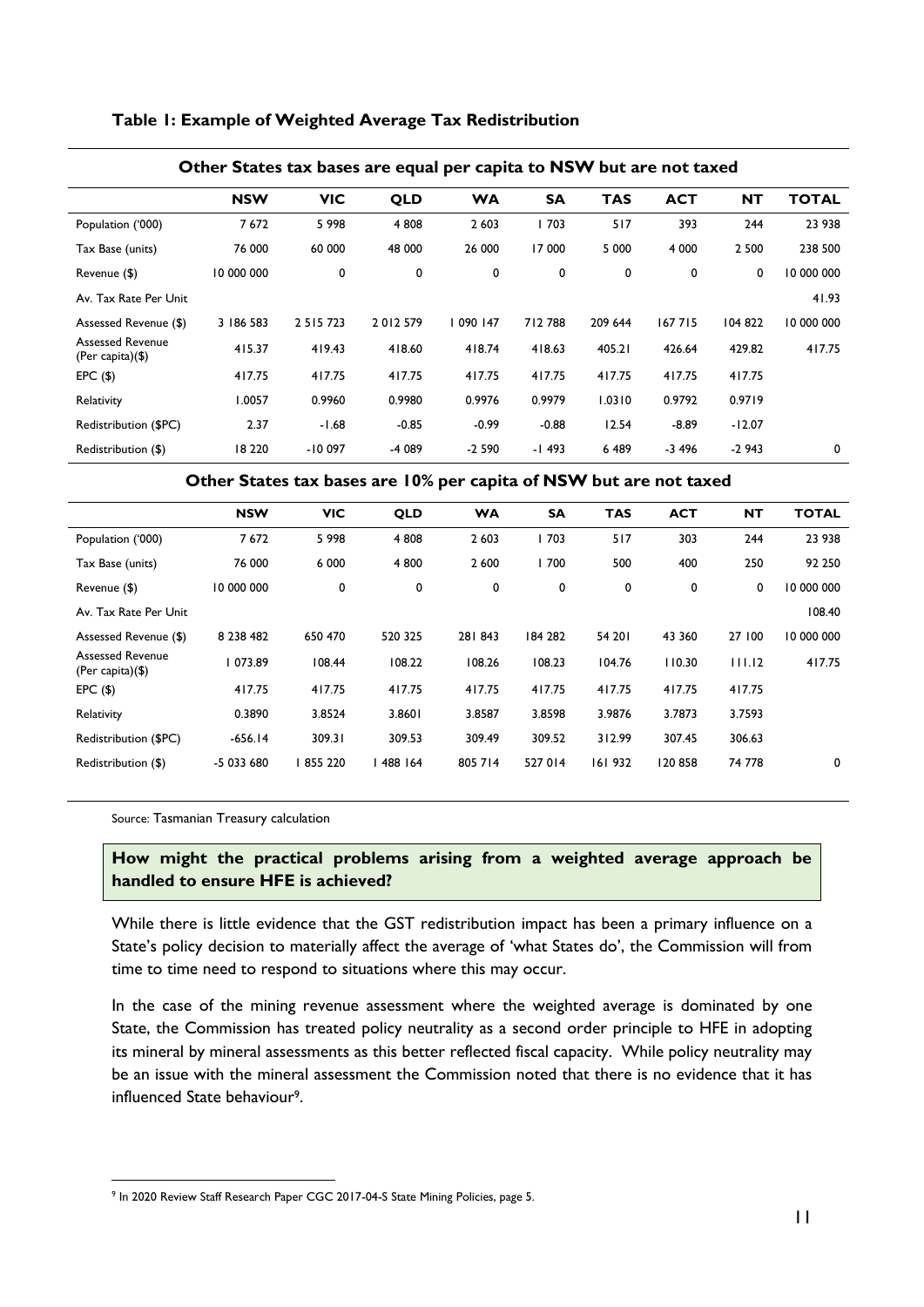As mentioned, HFE should be the overriding principle where there is a potential conflict with the principle of 'what States do' and policy neutrality. If this was to occur the Commission could change the assessment by replacing the weighted average approach with an appropriate external standard (noting earlier that the selection of a robust external standard that does not diminish HFE can be difficult). Tasmania does not support returning to the double majority approach in the 2010 Review or replacing the current weighted average with a rotating average (discussed in further detail in Tasmania's response to the issue of policy neutrality).

**Should the fiscal outcome of States the Commission equalises continue to be the same average per capita net financial worth?**

Tasmania continues to have concerns with the current approach to assessing capital needs as argued in its submissions to the 2010 and 2015 Reviews.

The fiscal outcome the Commission seeks to achieve is for States to have the capacity to have an equal holding of financial worth per capita. For each State, the assessed GST revenue a State needs can be calculated as the difference between what it needs to save each year to give it the average fiscal outcome and what it would save if it delivered the average level of services and made the same revenue effort (with no GST revenue) expressed as follows:

*Assessed GST requirement = Assessed net lending - (Assessed revenue - Assessed expenditure)*

As shown above, Net lending is a fundamental component of the equalisation process.

However, the current net lending/borrowing assessment does not take into account the fact that States will not have equal starting positions in terms of their Net Financial Worth (NFW). The Commission determines the change in assessed NFW from the start of the assessment year to the end of the year and measures what additional funding is required to equalise NFW per capita. However, net lending/borrowing is a consequence of many transactions such as revenue raising, service delivery expenses or net acquisition of non-financial assets over time. States will have had different starting amounts of NFW developed over many years prior to the introduction of the current net borrowing assessment and these differences may have arisen from fiscal imbalances outside the control of the States. The current assessment does not attempt to close this gap and so the inherent differences are likely to remain in each subsequent assessment.

The assessment approach also assumes that States can earn the same rate of return on their NFW. That is, all States receive the national average return which implies all States have the same mix of assets and equity in their Public Non-Financial Corporations (PNFC). PNFC equity encompasses a range of activities; some will provide income for the State such as dividends while others can be a drain on a State's financial capacity. The Commission's objective of providing States equal capacity to earn income from PNFC equity is therefore problematic if there are significant variances in the States' mix of equity in their PNFCs.

While Tasmania generally accepts the concept that population growth dilutes NFW, the current assessment approach assumes that there is a linear relationship between population growth and its dilution impact on NFW, and that this dilution needs to be fully equalised. However, this assumes that all other aspects of population growth do not impact NFW, such as the economic growth benefits that flow through to the State budget, increased GST revenue being based on a per capita share, and equity growth in State investments because of larger populations.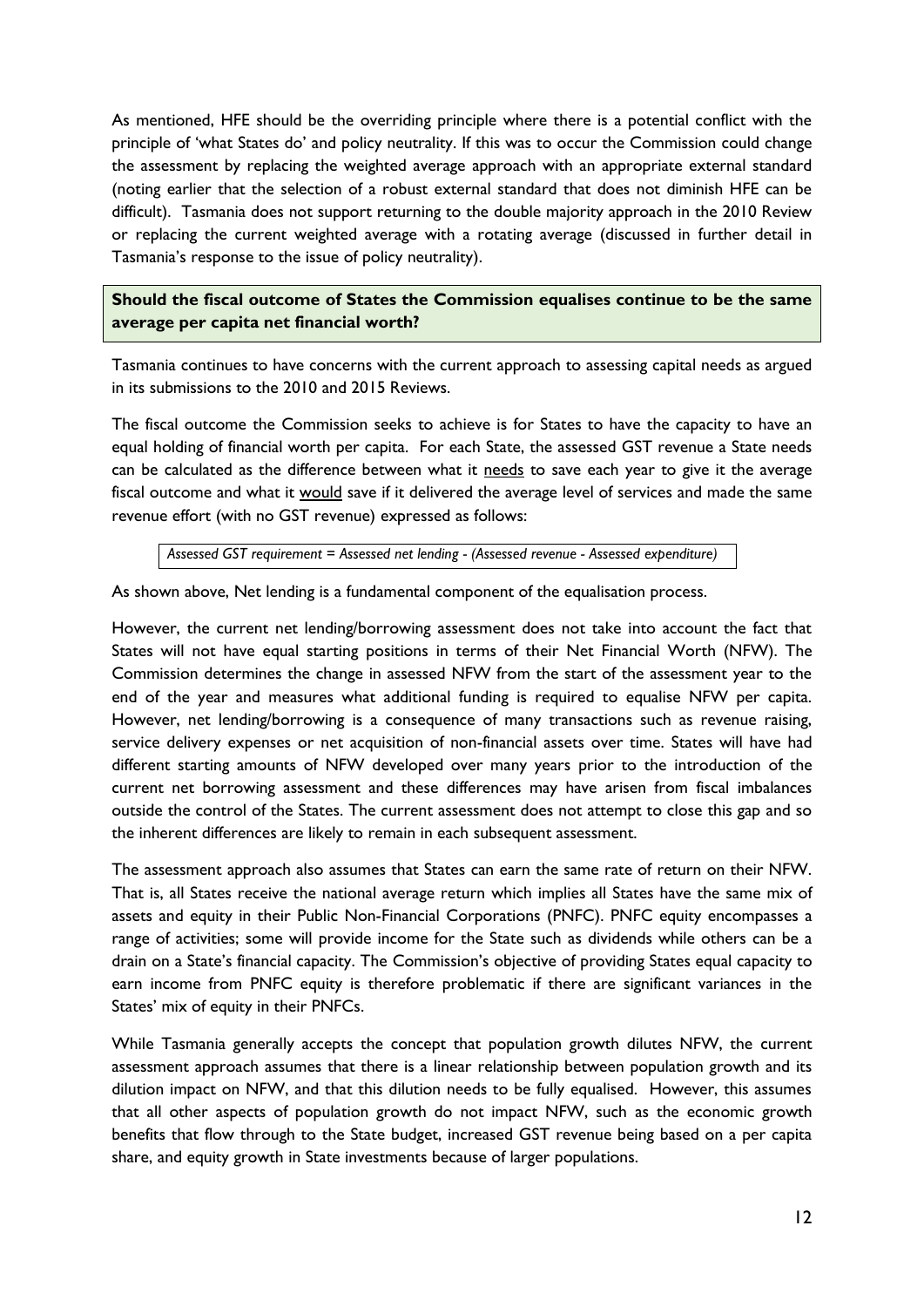Tasmania and other States questioned the assumption in the 2010 Methodology Review and again in the 2015 Methodology Review that faster growing States experience larger equity revaluations and that this should offset the population dilution disability. However, the Commission concluded in the 2015 Methodology Review that "The case for revaluation disabilities is not strong and we have not introduced any."<sup>10</sup>

Tasmania intends to re-examine the Commission's assumptions relating to NFW in the Net lending/borrowing assessment during the course of the 2020 Review. In particular, Tasmania will reexamine the assumptions that the States have equal NFW starting positions, that PNFC equity growth is unaffected by population growth, and that the capacity to earn income from equity is the same for all States.

#### **If not, what fiscal outcome should the Commission equalise?**

While Tasmania has some concerns with the current approach to equalising on the basis of average per capita NFW, at this stage it has not formulated a view as to whether there is a better alternative approach. As noted, Tasmania will be exploring these issues and raising them for further discussion once the basis of the 2020 assessments becomes clearer.

**Given current State circumstances, does the existing scope of equalisation (general government plus urban transport and public housing PNFCs, but excluding local government except for the interactions between it and the State sector) remain appropriate?**

Tasmania supports the current exclusion of local government activities within the scope of the Commission's equalisation task except where there are transactions between the States and local government such as the provision of grants and subsidies, and where local government provides State-like services that relieve the State from the fiscal requirement to provide those services. As noted by the Commission, the local government sector already has a process in place for equalising local government fiscal capacity.

In an earlier submission, Tasmania supported the decision of the Commission to include the operations of urban transport and public housing PNFCs within its coverage of State activities, rather than being outside the scope of the General Government sector, as this better reflects how these public services are delivered. Tasmania still supports this decision.

Tasmania did, however, express some concern with the consequence of this decision, whereby urban transport and public housing are included within the investment assessment that assesses public sector infrastructure needs.

In the 2010 and 2015 Methodology Reviews, Tasmania and other States raised concerns regarding the direct approach of the investment assessment. That is, assessed investment is the difference between a State's population share of the average stock of infrastructure at the end of the year compared to the start of year. Stock disabilities are applied to the assessed quantity of stock required by a State at the start and end of each year. The assessment makes the rather bold assumption that there is a linear relationship between the need for all types of investment in public infrastructure and each State's population growth. The decision to include public transport and

<sup>1</sup> <sup>10</sup> CGC 2015 Methodology Review Volume 2 Assessments, page 530.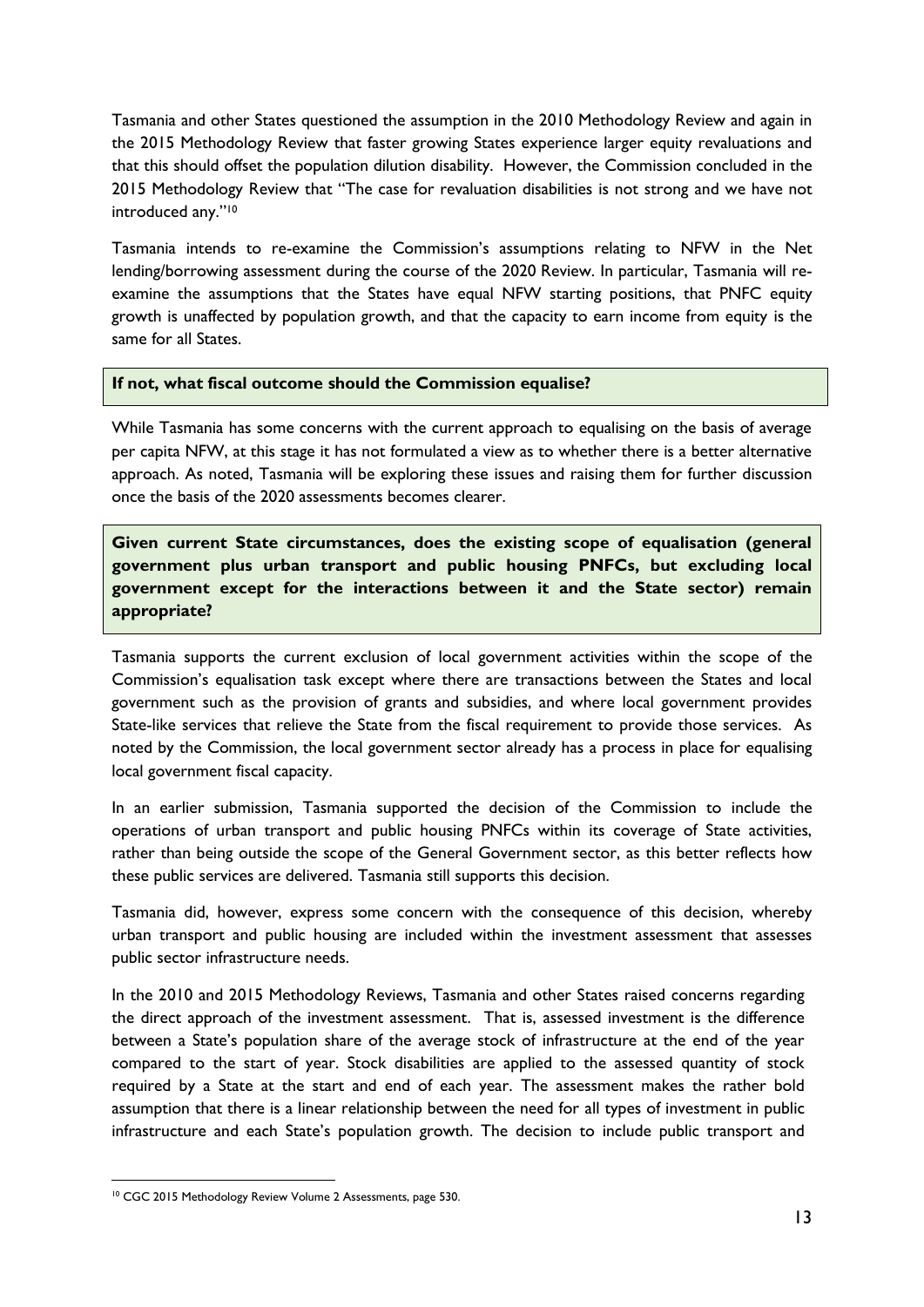housing infrastructure within the investment assessment increases the stock of public infrastructure in the assessment and so increases the scope of infrastructure captured by this assumption.

### **If not, what activities should the Commission equalise?**

Apart from the comments above, Tasmania supports the scope of the existing equalisation.

#### **Should assessments reflect what States do on average?**

Earlier comments above support assessments being made that reflect what States do 'on average'.

### **Should changes be made to the general approaches used by the Commission in the past?**

Tasmania accepts that for some assessments the Commission has had to take an indirect approach to determine what States do. The use of broad indicators and proxy data is used as an alternative where actual State data is unavailable or unreliable, or where it is policy influenced.

However, Tasmania continues to have concerns with the use of average private sector wages as a proxy for public sector wages. Private sector wages are used because public sector wages are considered to be policy influenced. The use of private sector wages as a proxy for public sector wages overstates the relative cost advantage faced by the Tasmanian government in setting public sector wages. Tasmania will again raise this issue in its responses to the wages assessment.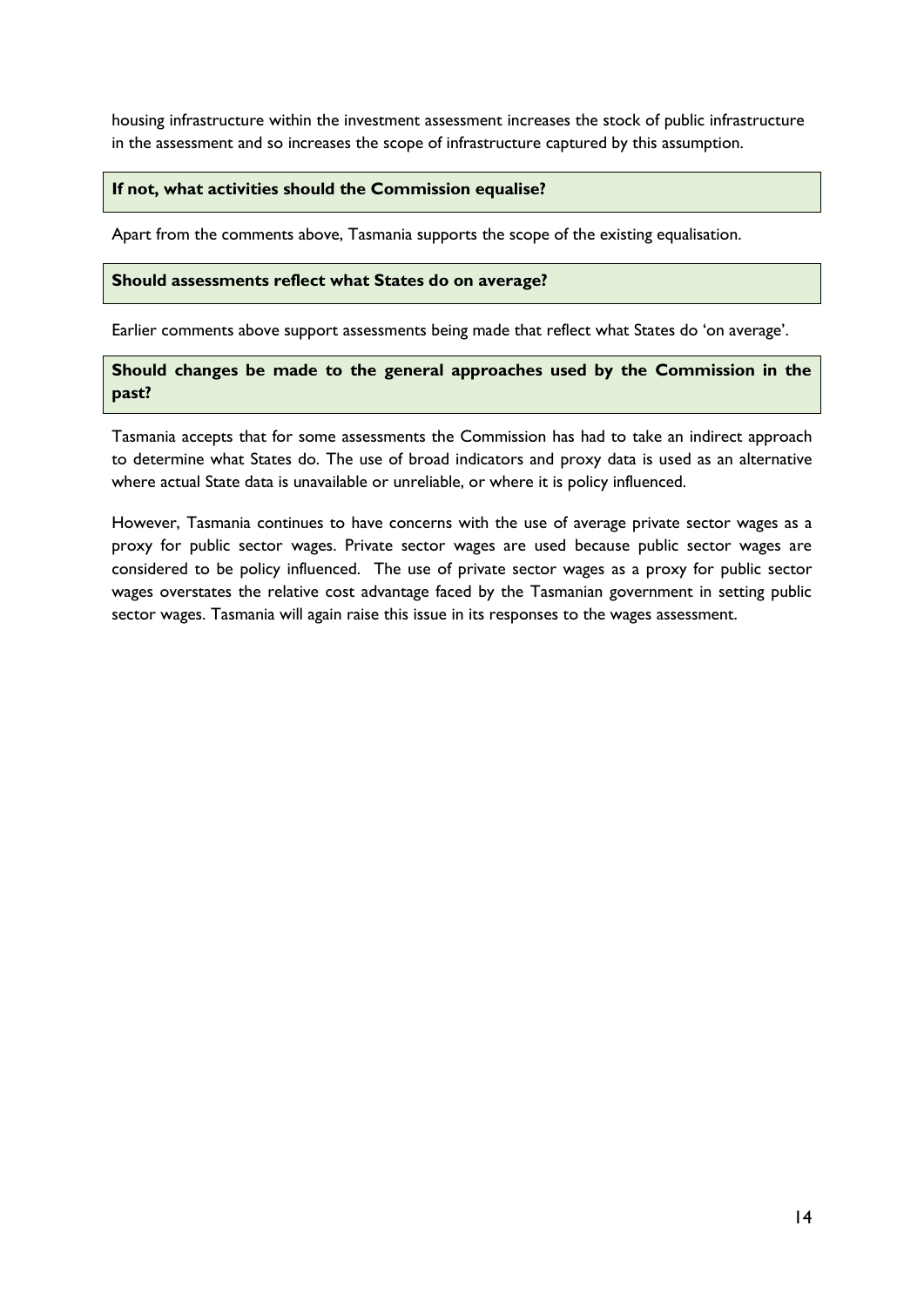# <span id="page-22-0"></span>**POLICY NEUTRALITY**

**Do States consider that a rotating State average would improve policy neutrality? If so, how could such an approach be implemented in practice?**

Tasmania continues to support the use of policy neutrality as a supporting principle. It appropriately ensures that a State's own policy choices do not directly influence the level of grants it receives. It also ensures that Commission methodologies do not influence State decision making.

However, in considering a rotating State average it is important to remember that the goal of policy neutrality is subsidiary to the requirement to achieve equalisation, as acknowledged by the Commission in its 2015 Review<sup>11</sup>. HFE should always be the overriding priority in the Commission's considerations, and as noted earlier, this is a requirement under the IGA.

Policy neutrality was a key area of discussion in the Commission's 2010 and 2015 Reviews, as well as the GST Distribution Review. Under the 2015 Review approach, the Commission addressed policy neutrality by undertaking assessments on the assumption that each State broadly followed the same (or average) policies in delivering services and raising revenue. Tasmania believes there is no firm evidence to refute this assumption.

Policy neutrality is generally not an issue because most States' approaches to service delivery or revenue raising are similar. Issues arise when one State raises significantly more than its population share of a particular revenue or accounts for significantly more than its population share of an expenditure category. The most obvious example is the disparity between Western Australia's mining revenues and those of the other States, particularly with regard to iron ore.

As the Commission Staff Discussion Paper<sup>12</sup> acknowledges, situations where a tax base is very unevenly distributed across States, so that a particular State has a large effect on average policy, can prove problematic for the Commission. As noted earlier, the overriding principle should be HFE and the Commission has at times had to change its approach. For example, in the case of the mining assessment in the 2010 Review approach, it placed a greater emphasis on policy neutrality. For the 2015 Review, its mineral by mineral approach placed less weight on policy neutrality as the Commission considered that such an approach improved the HFE outcome.

In the 2015 Review Report<sup>13</sup>, the Commission considered that:

…while it is theoretically possible for changes in State policies to affect GST shares, in practice we do not observe that States adopt policies for this purpose. If we do observe a significant change in behaviour which raises policy neutrality concerns, we will revisit the assessment in a future update.

Tasmania questions what evidence exists to show that the Commission has observed a significant change in behaviour which raises policy neutrality concerns. The Commission's 2017 Staff Research Paper on State Mining Policies concluded that<sup>14</sup>:

<u>.</u>

<sup>&</sup>lt;sup>11</sup> 2015 Methodology Review Report, Volume 1, Chapter 2, page 37.

<sup>&</sup>lt;sup>12</sup> 2020 Review, CGC Staff Discussion Paper, CGC 2017-02 S.

<sup>&</sup>lt;sup>13</sup> 2015 Methodology Review Report. Volume 1. Chapter 2, page 37.

<sup>&</sup>lt;sup>14</sup> 2020 Review, State Mining Policies, Staff Research Policies.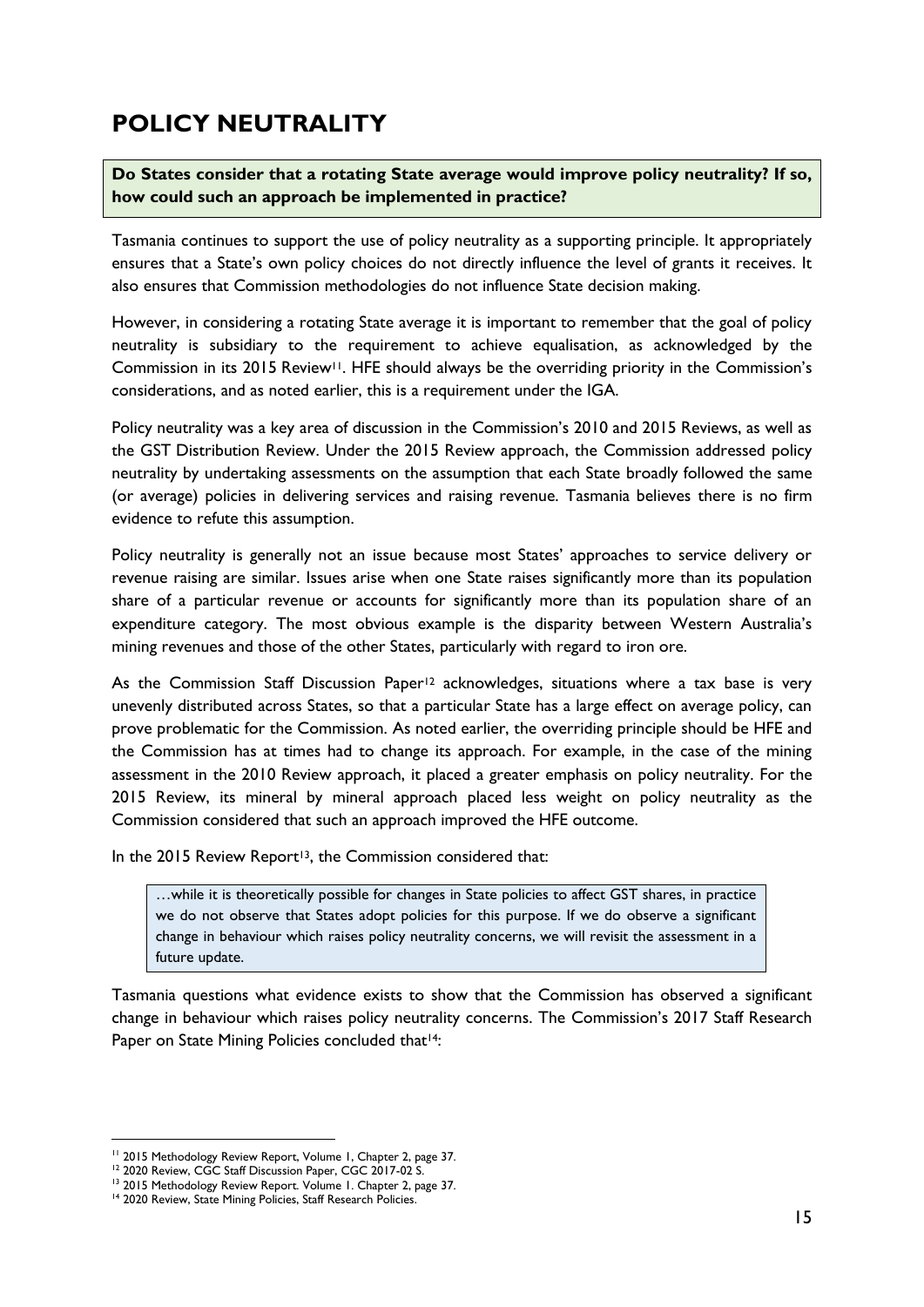There is no evidence the mineral by mineral approach has influenced State behaviour. There were no legislated rate changes like those observed after the 2010 Review. The only change was the removal of a concession.

The current system of using State averages to determine GST relativities does not appear to have an impact on States' policy settings. Western Australia does not appear to have experienced a disincentive to increasing its iron ore fines royalty rate in 2010-11, despite the obvious fact that it would have the effect of reducing its GST share by more than the royalty revenue it received<sup>15</sup>.

### **Rotating average proposal**

The effect of using the rotating standard approach is that, for any particular State, the standard to which its disabilities are applied is derived from the weighted average of the other seven States, so that the State has no influence on the standard applied to itself. However, this approach would compromise the primary principle of HFE. While a rotating average may improve policy neutrality, it would result in States' revenue raising capacities being assessed with regard to the capacity of other States rather than their own capacity. This may not result in material changes for most assessments, but would result in a significant redistribution in the mining assessment.

In practice, if the rotating State average was applied to the mining revenue assessment it would disproportionally benefit one or two States while leaving all other States worse off. The mining assessment is the area with the most significant disparity between the tax base and the tax rate of one State and the rest of the States, so Tasmania has focused on the impact of that assessment.

Tasmanian Treasury modelling indicates that a rotating State average approach to the mining revenue assessment could result in Western Australia receiving an additional \$2 500 million per annum under the mining revenue assessment. The modelling further shows that \$2 108 million less would have been equalised in the 2015-16 assessment year under the mining revenue assessment. Table 2 clearly demonstrates that a rotating State average would disproportionally benefit one State, while the zero-sum nature of equalisation will leave all other States, except the Northern Territory, significantly worse off.

|                                            | <b>NSW</b> | <b>VIC</b> | <b>QLD</b> | WA      | SΑ    | <b>TAS</b> | ACT  | ΝT   | <b>TOTAL</b> |
|--------------------------------------------|------------|------------|------------|---------|-------|------------|------|------|--------------|
| <b>GST</b> redistributed<br>(current) \$m  | 543        | 2 0 2 5    | (304)      | (3 830) | 347   | 148        | 139  | (68) | (4203)       |
| <b>GST</b> redistributed<br>(rotating) \$m | 487        | 1214       | (842)      | (1244)  | 220   | 91         | 82   | (8)  | (2.094)      |
| Change \$m                                 | (1056)     | (811)      | (538)      | 2 5 8 6 | (127) | (57)       | (57) | 6 I  | (2108)       |

| Table 2: Assessed mining revenue 2015-16 assessment year - current and rotating State |  |
|---------------------------------------------------------------------------------------|--|
| average methods                                                                       |  |

Source: Tasmania Treasury calculations based on Commonwealth Grants Commission data

1

<sup>&</sup>lt;sup>15</sup> From 1 July 2010, Western Australia increased its royalty rate for iron ore fines from 3.75 per cent to 5.625 per cent through the removal of a royalty concession. In the CGC's mining revenue assessment at that time, it classified mineral royalties as either being in a low royalty group or high royalty group. The removal of the concession moved iron ore fines from the low royalty group into high royalty rate group. Based on the CGC's mining revenue assessment it would have reduced Western Australia's GST by more than the increase in royalties it received from iron fines because the actual royalty rate applied to iron ore fines was lower than the average rate for the high royalty rate group. Thus, its assessed revenue (for GST distribution purposes) using the average royalty rate for the high royalty group would be greater than its actual royalty revenue.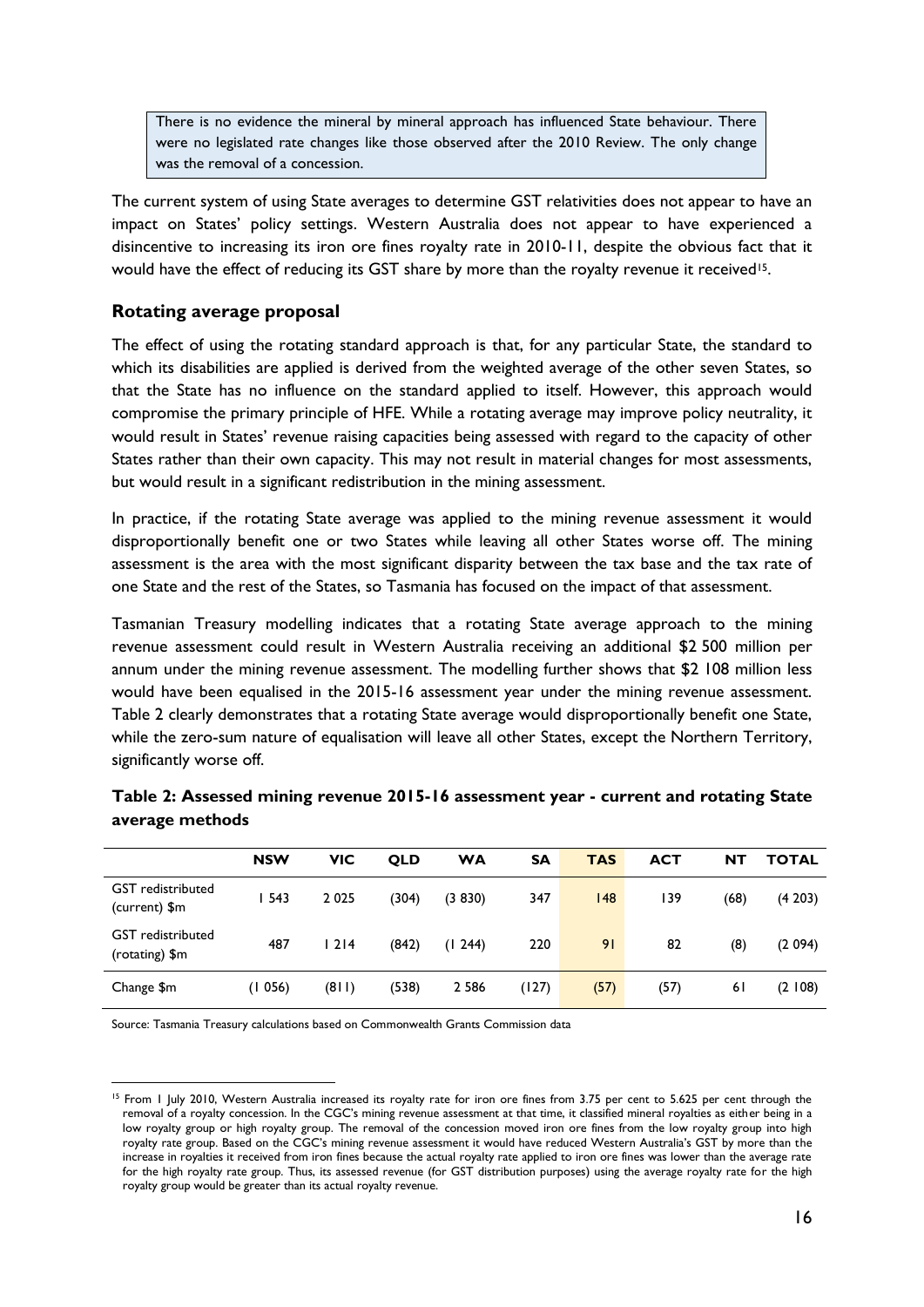Adopting the rotating State average approach may improve policy neutrality where there are vastly disparate tax bases, but this would come at a significant cost to HFE.

Adopting a rotating State average is likely to be more complicated, raising the question of whether an achievement of greater policy neutrality will also come at the cost of delivering simple and practicable methods. A rotating State average would increase complexity because standards would have to be calculated eight times instead of once. As acknowledged by the Commission, the approach could introduce technical complications. It would be unlikely for the sum of the assessed outcomes for each State under this approach to match the States' total actual outcome. The Commission would have to make decisions on how to treat the difference. While Tasmania is confident the Commission would exercise its judgement appropriately in these situations, on balance, it does not believe that a rotating State average is consistent with the principle of equalisation.

Tasmania endorses the Commission continuing to base the standard to which its disabilities are applied as being derived from the weighted average of all the States, but does not support the proposed rotating State average method. Tasmania therefore supports the Commission's current approach to policy neutrality, and notes that where there are circumstances where this cannot be adequately achieved, the Commission has, in the past, used its judgement and placed less weight on this principle to reach a better HFE outcome.

**Does HFE act as a disincentive to tax reform? If so, how does it do so — in reality as opposed to theory — and could such effects be mitigated in practice?**

It has been suggested that HFE may act as a disincentive to tax reform.

HFE ensures that States have the capacity to deliver an average level of service, on the assumption of an average level of revenue raising effort. If there is a change in the tax mix from an inefficient tax in which a State has a relative revenue raising advantage to an efficient tax in which it has a relative disadvantage, HFE ensures that States receive sufficient funding in order to provide an average standard of services.

In this way, HFE actually supports tax reform by removing this disincentive for change. In reality, in considering tax reform, States are concerned with broader economic development issues, rather than temporal direct fiscal consequences. If this were not the case, no State would ever provide tax relief.

One of the principles used by the Commission in its methodology is that its assessments should, as far as practicable, reflect what States collectively do. That is, they should reflect the average range of services actually provided by the States and the average range of taxes they impose. This approach removes the need for the Commission to make judgements on what States could or should do.

If a State was to introduce a reform that increased its revenue raising capacity or reduced its cost of delivering services then there may be redistribution effects because of HFE. However, this would require the reform by that State to materially affect national average spending on that service or the average taxation rate; an impact largely confined to the most populous States which predominantly determine the population weighted national average standard.

However, these effects are a secondary issue as the primary reason for undertaking reform is to increase efficiency and to improve the general welfare of the community.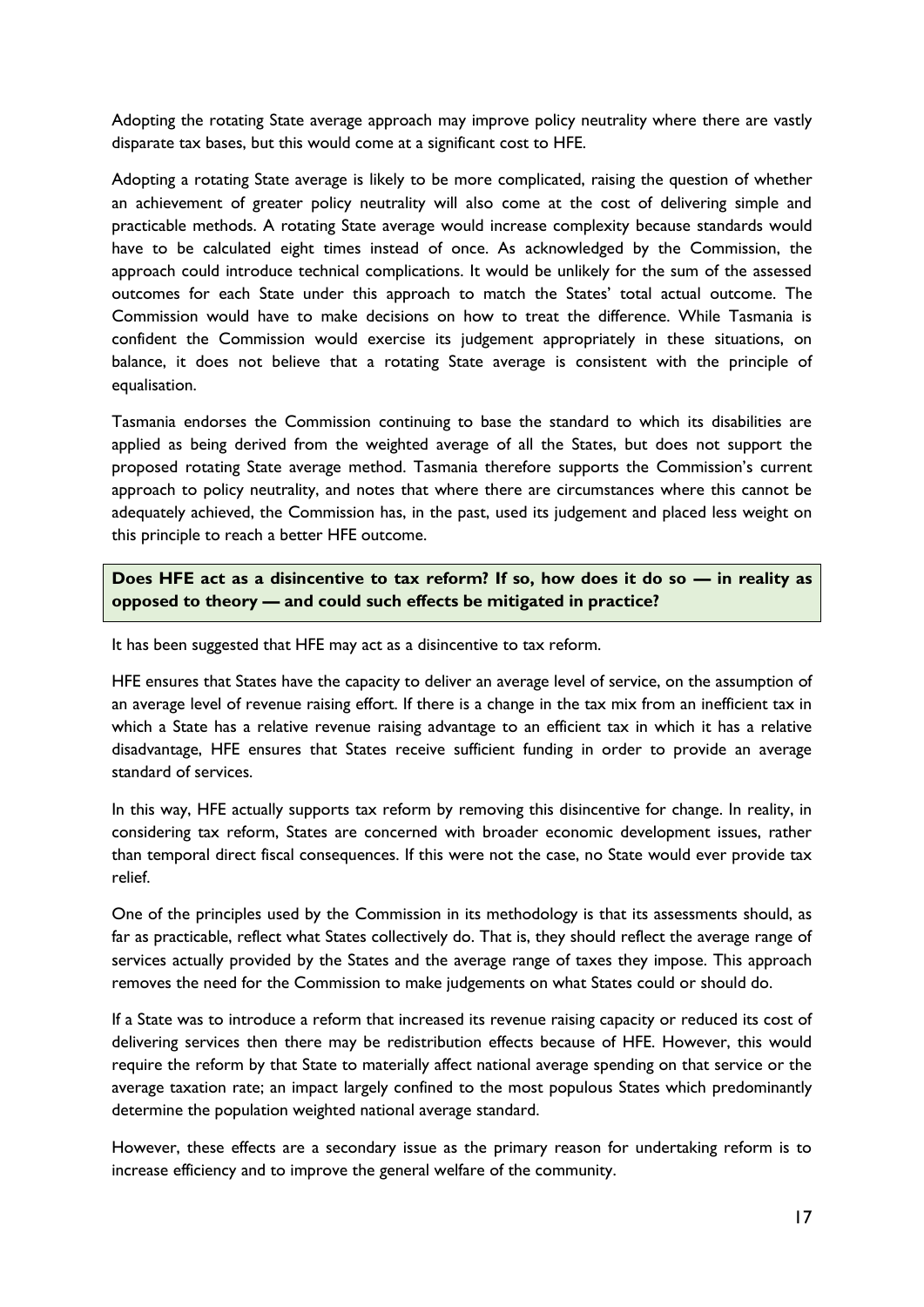For small States like Tasmania, changes in State tax rates are unlikely to affect the average tax rate as assessed by the Commission and consequently unlikely to affect its GST share. Tasmania will still be assessed on the average tax rate not on the actual tax rate it imposed. The more likely impediment to tax reform is that any reform will result in 'winners and losers', the difficulty of implementing tax reform in challenging economic conditions, and the need for a national approach.

Consideration of the GST impacts of tax changes is also not evidenced by the fact that for example16, the New South Wales Financial Audit (the Lambert Report) recommended a switch from insurance taxes to payroll tax. Despite the recommendation, and though at the time New South Wales would have gained GST share by switching from insurance tax to any other tax, it chose not to do so.

### *The Mining Assessment*

The Commission's Staff Discussion Paper raises a related but slightly different issue when a State prohibits a tax base being accessed.

Where a State prohibits the extraction of a mineral resource, usually for environmental or political reasons, the Commission assesses that State to have no capacity in relation to the banned activity.

Coal seam gas (CSG) is banned in all States except Western Australia and Queensland. For those States that produce CSG, it is assessed as part of the onshore oil and gas component of the Commission's mining revenue assessment. However, as the current value of production of CSG is relatively low it is not material enough to be separately assessed by the Commission nor does it have a material impact on the relevant State's assessed mining capacity. However, the Commission notes that this could change in the future with projected increases in CSG production in Queensland.

The Commission therefore suggests that it may have to review its treatment of banned mineral exploitation should it become material. Because a number of States prohibit this activity, this could involve the Commission having to estimate the unexploited revenue base for those States, so as to not 'penalise' the States that do not impose the ban.

Tasmania would be concerned if the Commission was to depart from its current principle of assessing 'what States do' and attempted to estimate 'what States could do' where a policy decision has been made to not develop a resource for sound environmental reasons, and where HFE was not a consideration in that decision. This approach would open up other sources of revenue that are either partially, or not fully, exploited and would create added complexity and argument over how such an assessment could reasonably be made.

It is worth considering whether resource rich States that have concerns that their revenue from resources is being 'equalised away' have stopped putting significant effort into supporting resource industries? The answer is clearly no. No government would expect to be returned to office, nor opposition expect to win government, if it did not actively propose and implement policies which are designed to increase economic development.

Therefore, the argument that HFE acts as a disincentive affecting State policy choices relating to resource extraction does not hold.

1

<sup>&</sup>lt;sup>16</sup> GST Distribution Review, Second Interim Report, March 2012, pages 35-36.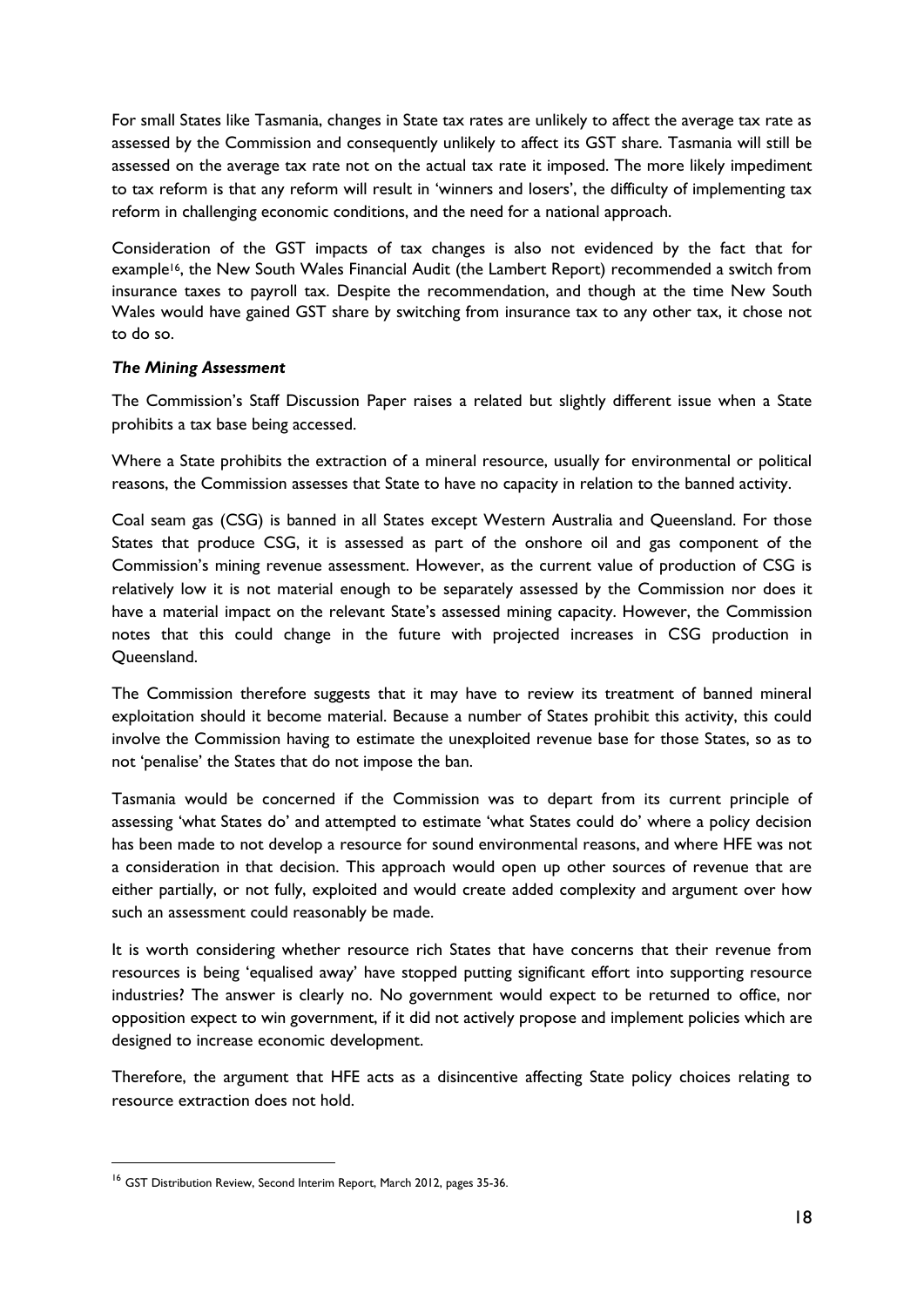# <span id="page-26-0"></span>**PRACTICALITY**

# **A further aspect of practicality is the transparent use of data. In the 2015 Review the Commission made use of data that were in some cases confidential. Should assessments be made using confidential data?**

Tasmania supports the Commission's existing quality assurance framework and accepts that, in some cases, the use of confidential data is required for specific assessments.

Tasmania continues to support the Commission's approach of developing its methodology in consultation with the States in order to provide the greatest level of transparency. Tasmania is of the view that while the use of confidential data may, to a limited degree, reduce transparency, the Commission should use the best available data in it assessments, including confidential data, and that this requirement should take precedence over transparency.

Tasmania notes that the majority of the Commission's information and assessment outcomes (excluding confidential data) are available publicly and that confidential data represents a relatively small proportion of the total data pool.

### **Are the three levels of discounting appropriate? If not how could discounts be changed?**

Tasmania supports the continued application of a uniform set of discounts within the 2020 Review.

Consistent with past submissions<sup>17</sup>, Tasmania supports the Commission's continued use of judgement, which includes the current use of discounting. Tasmania maintains that exercising judgement, where appropriate, will enhance equalisation outcomes (when applied consistently and where justified).

The Commission's Assessment Guidelines<sup>18</sup> for the 2020 Review provide for the use of discounting where a presumptive case for including a disability in a category is established, but the Commission is unable to make a suitable assessment of its impact.

Tasmania understands that circumstances for discounting may relate to:

- particular concerns about the assessment;
- the strength of the conceptual case for assessing the category or the disability;
- the reliability of the methodology and data:
- the sensitivity of the assessment to the data used, measured in terms of the likely impact on State revenue shares of an error in the data; and
- consistency with State circumstances.

In principle, Tasmania believes that the concept of discounting is preferable to the alternative of the Commission making no assessment at all, where it is very clear that a disability exists and will have a material impact on the equalisation outcome.

<u>.</u>

<sup>&</sup>lt;sup>17</sup> Refer Tasmanian Government Submissions to the 2010 and 2015 Reviews.

<sup>18</sup> Commonwealth Grants Commission, *The Principle of HFE and its Implementation, Attachment A (CGC 2017-02-S)*, May 2017, pages 49-50.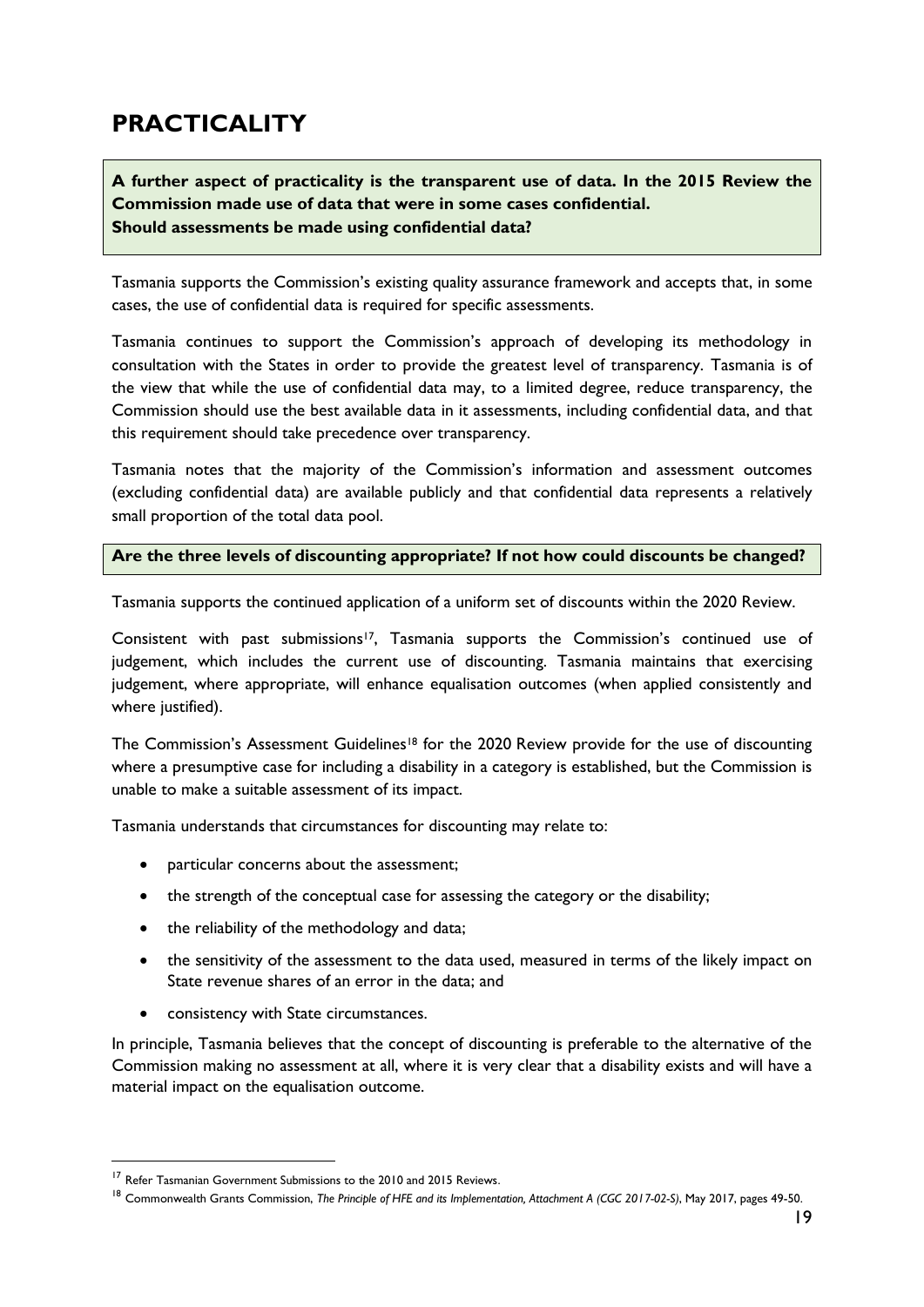With regard to the appropriateness of the existing discounting levels<sup>19</sup>, Tasmania reiterates its support for the continued use of discounts and that the three levels of discount, namely 15 per cent, 25 per cent and 50 per cent remain appropriate for the 2020 Review.

However, it is expected that consultation between the Commission and the States will occur when reviewing where discounts have previously been applied, or where new discounts may be considered appropriate, to provide assurance that they have been applied consistently and to explain the reasons for them.

It is Tasmania's understanding that the specific application of discounts within individual assessment contexts will be considered later in the 2020 Review process.

**Should the materiality thresholds remain at the 2015 Review levels or should they be increased? If increased, to what levels?**

Tasmania opposes any further changes to the materiality threshold levels as part of the 2020 Review, given the significant increases that were made as part of the 2015 Methodology Review.

In the 2012 GST Distribution Review, the Panel recommended substantial increases to the materiality thresholds as a means of simplifying the Commission's processes without affecting the small States. This recommendation was made within a context where the Panel considered:

…steps should be taken in order to act as resistance against the tension created by the contested nature of the current system which can apply pressure on the CGC to adopt processes and assessments that are overly (or falsely) precise. 20

Tasmania considered that the Panel had stepped outside its purview and into issues of methodological detail in making such a recommendation, an area considered solely the province of the Commission. Tasmania rejected this premise and did not agree that the Commission's assessments were 'falsely precise', that the existing materiality provisions were inadequate, or that a robust case for further simplification had been made in this context.

Despite significant opposition from a majority of States, the Commission substantially increased materiality thresholds in the 2015 Review, effectively tripling the 2010 Reviews levels.

The Commission argued:

We do not consider an increase in the materiality threshold in this review reflects an implied recommendation for real growth in materiality thresholds in each review. Rather, we consider we introduced materiality at a conservative level in the 2010 Review, and, reflecting our conclusion that it was effective, have set it at a less conservative level.<sup>21</sup>

In its 2015 submission to the Commission<sup>22</sup>, Tasmania argued that the proposal to triple the existing thresholds from \$10 per capita to \$30 per capita would do more than simply preserve simplification, it would substantially increase it.

1

<sup>19</sup> *ibid*, pages 28-29.

<sup>&</sup>lt;sup>20</sup> 2012 GST Distribution Review, Final Report, October 2012, page 59.

<sup>&</sup>lt;sup>21</sup> Commonwealth Grants Commission, Report on GST Revenue Sharing Relativities 2015 Review, Volume 2 Assessments, February 2015, page 20.

<sup>22</sup> Tasmanian Government, Submission in Response to Staff Discussion Paper CGC 2013-06S*,* January 2014, page 5.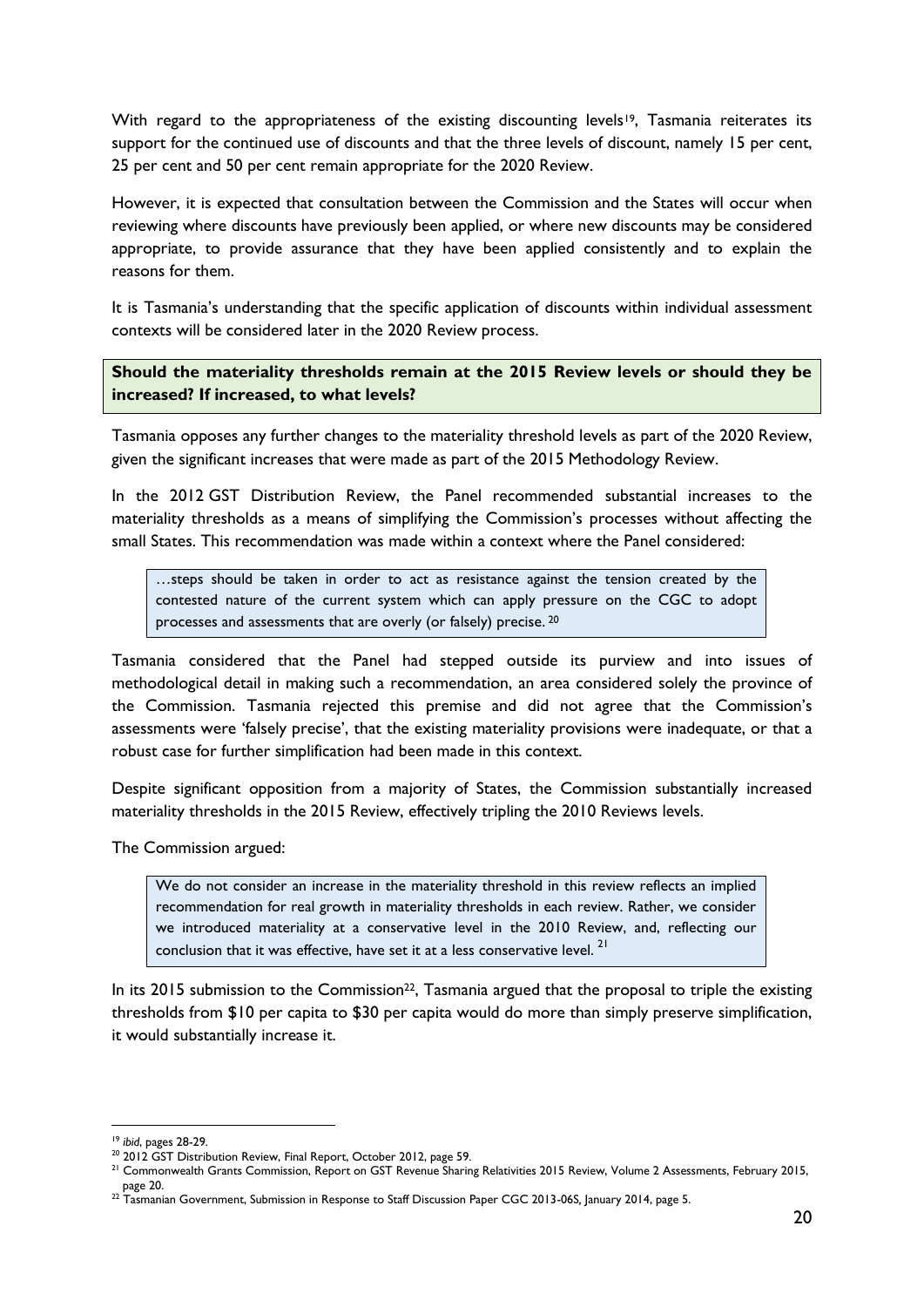Tasmania questioned the Commission's rationale for the significant increases in its *Response to Staff*  Discussion Paper CGC 2013-06-S<sup>23</sup>, noting that they appeared arbitrary in nature and risked setting a poor precedent for future reviews.

Tasmania has ongoing concerns that incremental simplification of assessments through increasingly higher materiality thresholds will lead to an erosion of HFE as more assessment categories are removed from the equalisation process. Any increases to materiality thresholds need to be debated as part of a system wide consideration rather than determined in isolation.

With regard to the staff proposal to increase materiality thresholds to account for price and wage increases over the past five years (paragraph  $127(ii)$ )<sup>24</sup>, Tasmania supports indexation as a future option to avoid a recurrence of the significant ad hoc treatment of threshold levels introduced in the 2010 Review and increased in the 2015 Review.

However, Tasmania reaffirms its view that further changes in materiality thresholds in the 2020 Review are not warranted given the significant increase in the 2015 Review.

With regard to setting disability materiality thresholds at \$50 per capita (paragraphs 127(iii) and 129)25, Tasmania reiterates previous concerns that there appears to be an absence of supporting evidence as to the necessity for such a significant increase, or on what premise this increase is based.

If a threshold of \$50 per capita was set, then for the 2017 Update the Insurance tax and Net lending/borrowing assessments would be immaterial. For Tasmania, this would result in a reduction in GST of \$46 million. As noted earlier, Net lending is a fundamental component of the equalisation process and should not be removed for simplicity grounds because it does not meet the materiality test.

The Staff Discussion Paper noted:

…that the resultant large increases in the 2015 Review achieved its goal of reducing the number of disabilities and that those left were highly material (paragraph 129).<sup>26</sup>

Tasmania would therefore question why further changes would be required within the scope of the 2020 Review and opposes further arbitrary increases in the materiality thresholds.

### **Is this an acceptable way to ensure 'robust quality assurance processes'?**

The terms of reference for the 2020 Review ask the Commission to 'ensure robust quality assurance processes' (clause 7d).

Tasmania continues to support the existing quality assurance framework the Commission operates within, believing it is a practical approach to ensuring assessment methods are conceptually sound and based on robust and reliable data.

<sup>1</sup> <sup>23</sup> *ibid*, pages 5-6.

<sup>24</sup> Commonwealth Grants Commission. *The Principle of HFE and its Implementation* (CGC 2017-02-S*)*, May 2017, pages 30-31.

<sup>25</sup> *ibid,* page 31.

<sup>26</sup> *ibid*, page 31.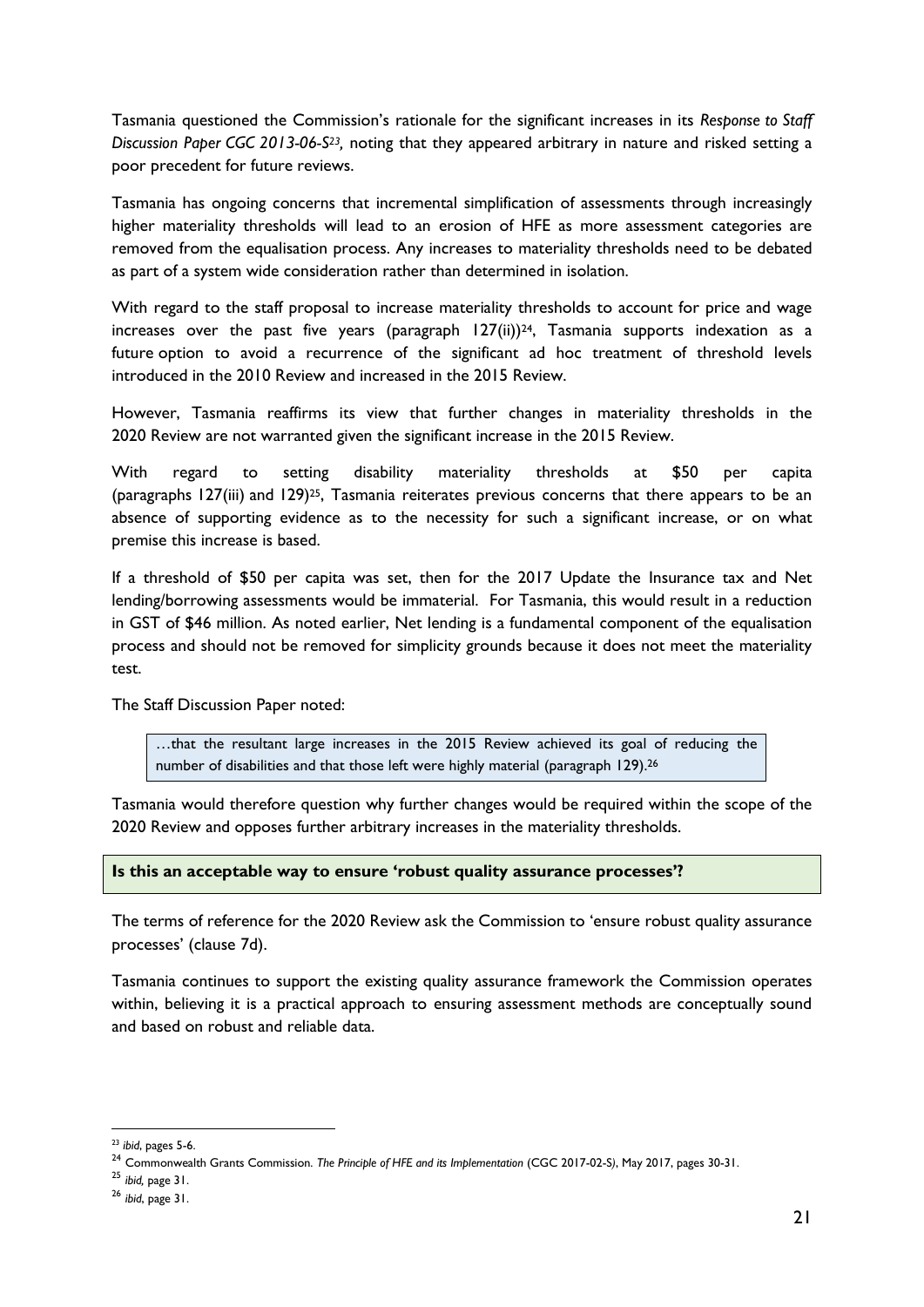It is understood that the *2020 Review Quality Assurance Strategy* will continue to embrace the following main elements (adopted from the 2015 Review and subsequent updates) to ensure quality assurance guidelines are established:

- development of equalisation principles;
- development of a work plan (in consultation with the States);
- use of formal assessment guidelines, which are simple and consistent with the quality and fitness for purpose of the available data (terms of reference clause 7a);
- use of external consultants;
- identification, development, and use of the best available data for assessments;
- transparent reporting of decisions, methods and results; and
- performance of internal and external audits and error checks of calculations to identify and correct any errors.

Tasmania supports the Commission's approach for continued input to be provided by the States at appropriate stages of the review and regards this is an appropriate measure to further improve the quality of data reported. This will only be successful if the States are given adequate time to provide their responses to the work of the Commission and the consultants it uses.

Consistent with past reviews, Tasmania supports the Commission appointing external auditors to review the Commission's decision making methods and to ensure due process is followed.

External auditing of the 2015 Review reported high compliance with regard to the Commission's decision making and quality assurance processes. However, it is noted that a number of issues were identified for the Commission to consider.

These included:<sup>27</sup>

1

- improving disclosure in the final report on how discounting had been applied by the Commission and, in part, to address continuing State concerns as to the consistency of its application;
- reviewing the processes and timeframes adopted for the development of assessments (in order to improve the timeliness of their completion and the availability of information for State consideration); and
- developing guidelines to ensure best practices in managing supporting data.

Tasmania would anticipate that the Commission will give due consideration to the proposed recommendations going forward.

Tasmania supports the Commission's quality assurance framework for as long as it assists the underlying principles of equalisation, by ensuring assessment methods are conceptually sound, consistently applied and free from error.

<sup>27</sup> Lace Wang, 2015 Review - Audit of Staff Compliance with Quality Assurance Processes*,* January 2015 and Glenn Poole, Audit of the Commission's decision making process in the 2015 Review, January 2015.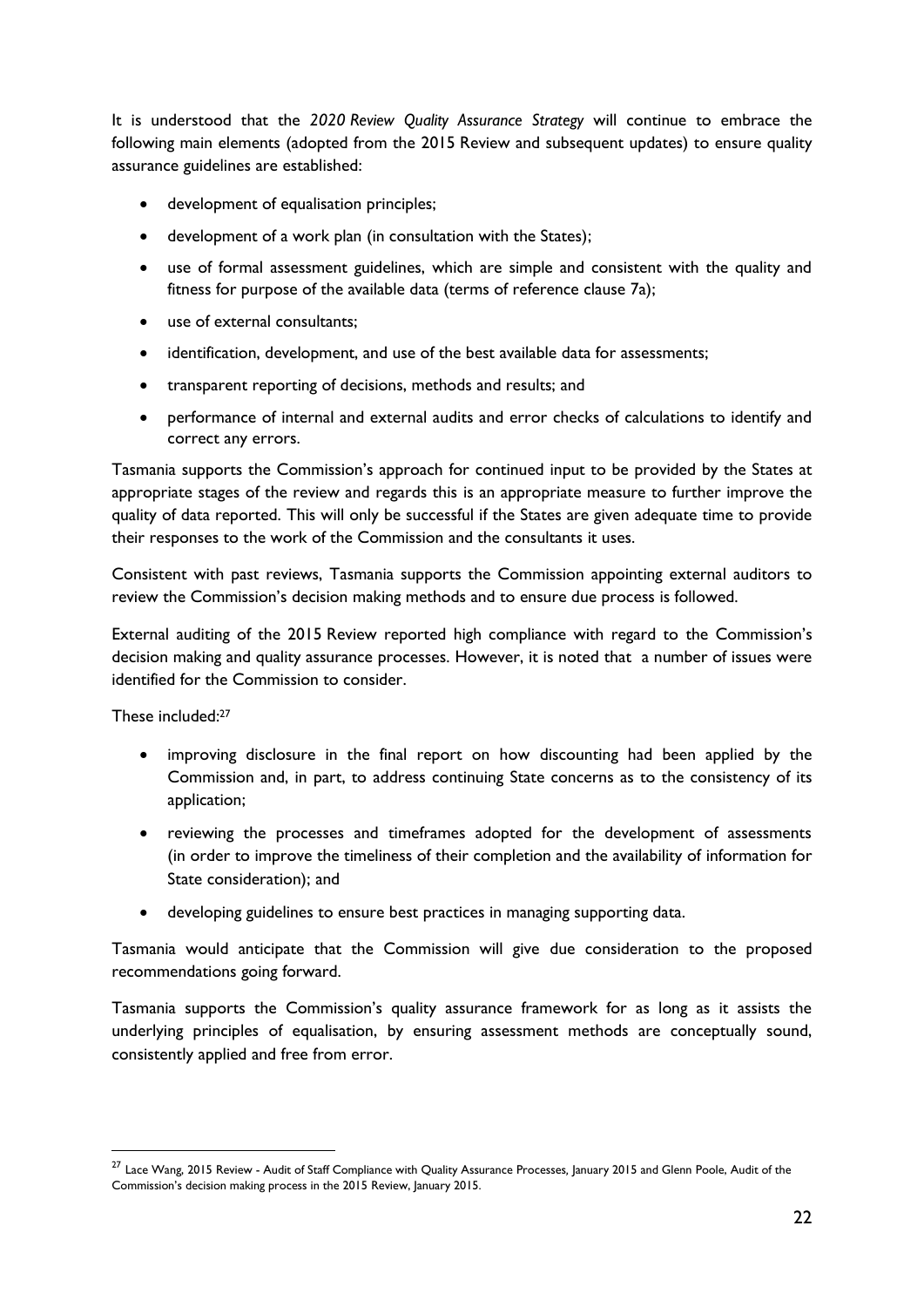### **Are there any new risks that the Commission should take into account from a State perspective?**

Tasmania has not identified any new quality assurance related risks at this time other than those in the 2015 Review Audit reports noted earlier.

#### **How might the 2015 Strategic Plan be changed to deal with those risks?**

Consistent with previous reviews and updates of the Commission's strategic plan and framework, Tasmania supports continued communication with the Commission in order to ensure improvements to future plans are reflective of changing requirements as they arise.

#### **Should any other changes be made?**

Tasmania supports the continued process by which the Commission ensures assessments are as reliable and accurate as possible. As such, Tasmania has no further suggested changes to be examined by the Commission at this time.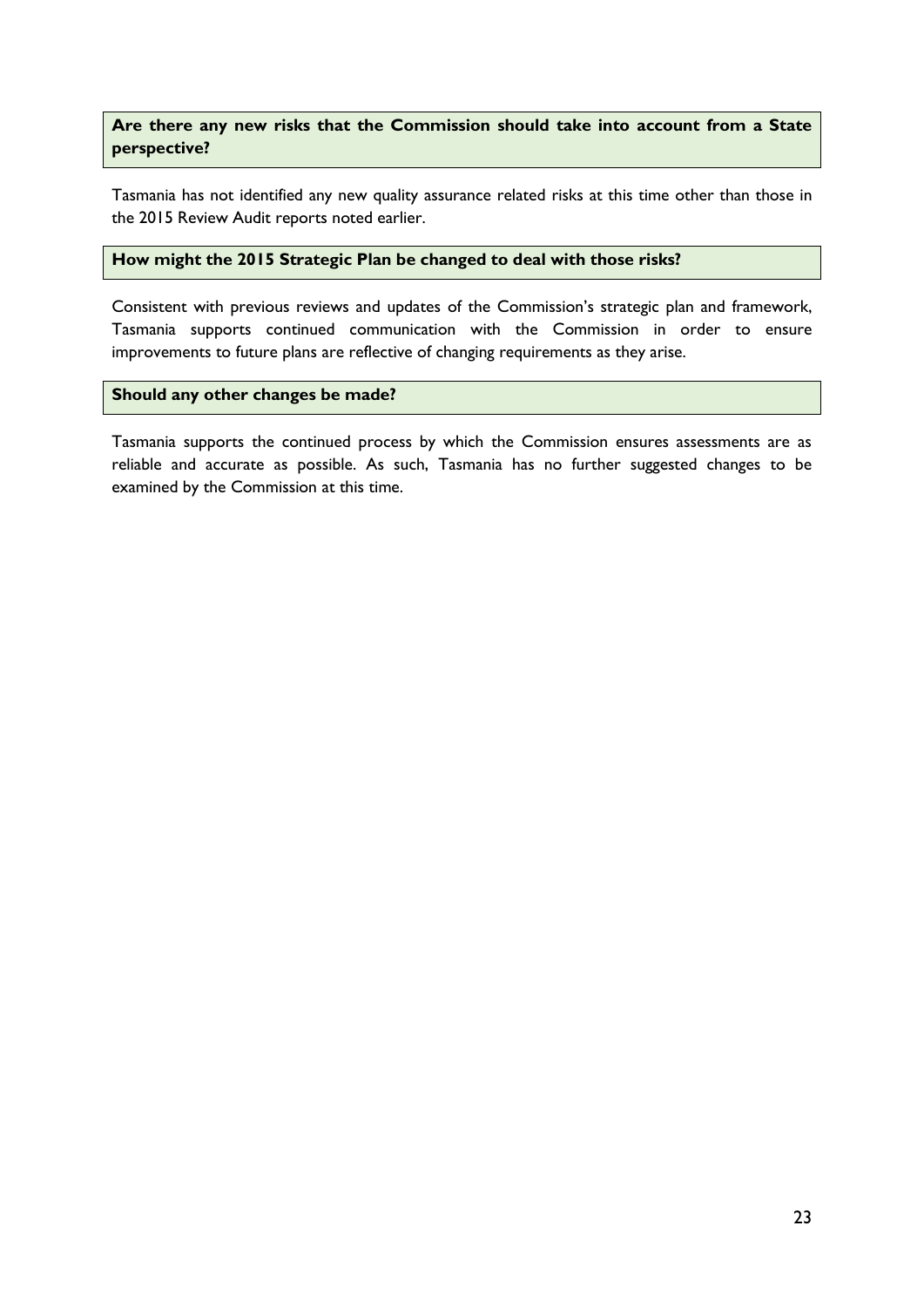# <span id="page-31-0"></span>**CONTEMPORANEITY**

**Should the Commission maintain the aim of achieving a GST distribution relevant to the application year, or should the aim be varied to achieve equalisation over time using historical assessments?**

The Commission Staff have comprehensively discussed the options for making the GST distribution methodology more contemporaneous in Staff Research Paper CGC 2017-05-S.

Staff discuss:

- a single assessment year model;
- a later reporting date;
- the use of projections or forecasts;
- a different treatment to volatile revenues; and
- options for correction gaps:
	- o an advance and completion approach; and
	- o a completion only approach.

Staff acknowledge that a fully contemporaneous GST distribution is not feasible. While staff note that different approaches provide different trade-offs in terms of contemporaneity, volatility and reliability, the options involve additional calculations and increase complexity of the HFE process. Tasmania is of the opinion that the benefit of increased contemporaneity is not sufficient to outweigh the detrimental impacts of increased volatility, reduced reliability and additional complexity.

**Does the current three-year lagged average approach present undue difficulties to managing your State's cyclical cash flows?**

The current three-year lagged average approach presents benefits with regard to managing the State budget, compared with the alternatives. The three-year average provides stability in Tasmania's GST share and revenue, compared with a single year assessment. Under a single-year assessment, Tasmania's GST share would become highly volatile and may swing significantly as a result of changed circumstances in other States.

Chart 1 below compares Tasmania's single-year relativity with both three-year and five-year average relativities from 2004-05. Chart 1 illustrates that the change from five-year to three-year averaging has increased contemporaneity without resulting in significantly increased volatility. However, further increasing contemporaneity by removing three-year averaging would have resulted in a high level of volatility in Tasmania's relativity. The consequent fluctuations in Tasmania's GST revenue would have caused significant budgetary challenges.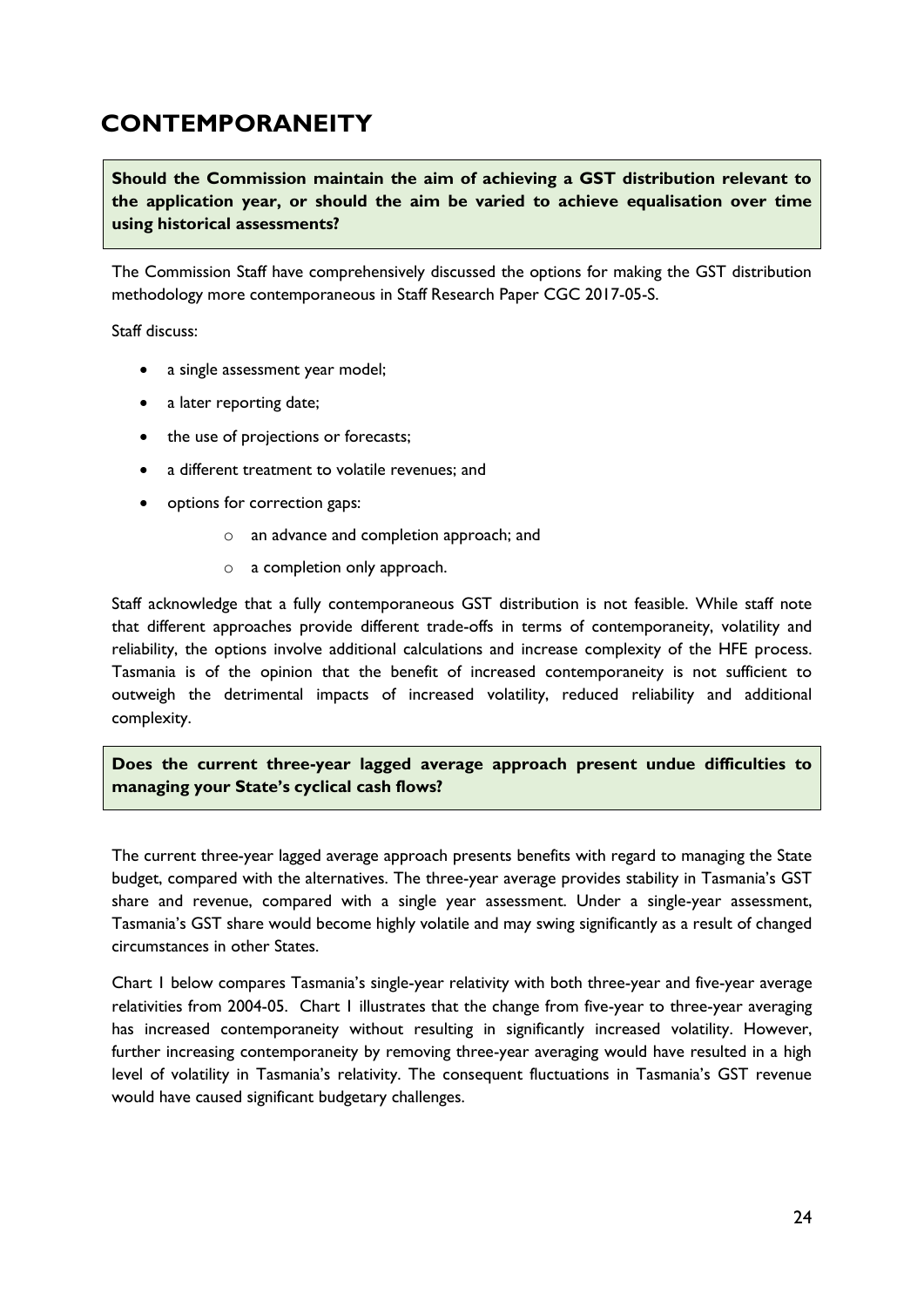

**Chart 1: Tasmania's relativities<sup>28</sup> under different assessment periods**

Source: Commonwealth Grants Commission

1

**If so, which of the approaches discussed would result in an improvement to cyclical cash flow management and why, noting the concerns about using reliable and consistent data, the unreliability of forward estimates and the risk of policy contamination through the different budgeting practices of the States (with the consequent likelihood of increasing complexity through a completions type process)?**

The Commission staff discuss a correction process, whereby data revisions with regard to the single assessment year may necessitate the adjustment of States' GST shares later in the application year or in a subsequent application year. Such a correction process is likely to add further volatility when the correction is made in a subsequent application year.

The GST is Tasmania's most significant source of revenue, making up approximately 40 per cent of its revenue. Predictability and stability in this revenue source is crucial to managing Tasmania's budget. Tasmania, and most other States, maintain a comprehensive GST relativity forecasting model. While Tasmania's GST relativity can be volatile, Tasmanian Treasury relativity forecasts have been comparatively accurate. Part of this accuracy can be attributable to the lagged three-year average methodology. Projections of relativities up to two years out from the current application year rely partially on the Commission's actual assessments, which improves forecasting accuracy compared to estimates of later years.

A single assessment year methodology, with or without completion corrections, would make it more difficult to accurately forecast relativities over the forward estimates period.

Likewise, a later reporting date would make framing the upcoming budget more challenging.

<sup>&</sup>lt;sup>28</sup> Single year relativity data for the years prior to 2007-08 were provided to Tasmania by Commission Staff and were modified by Staff so that health care grants were treated as a specific purpose payment, to be consistent with the current methodology. For comparative purposes, averages are constructed based on the same adjusted single year relativities.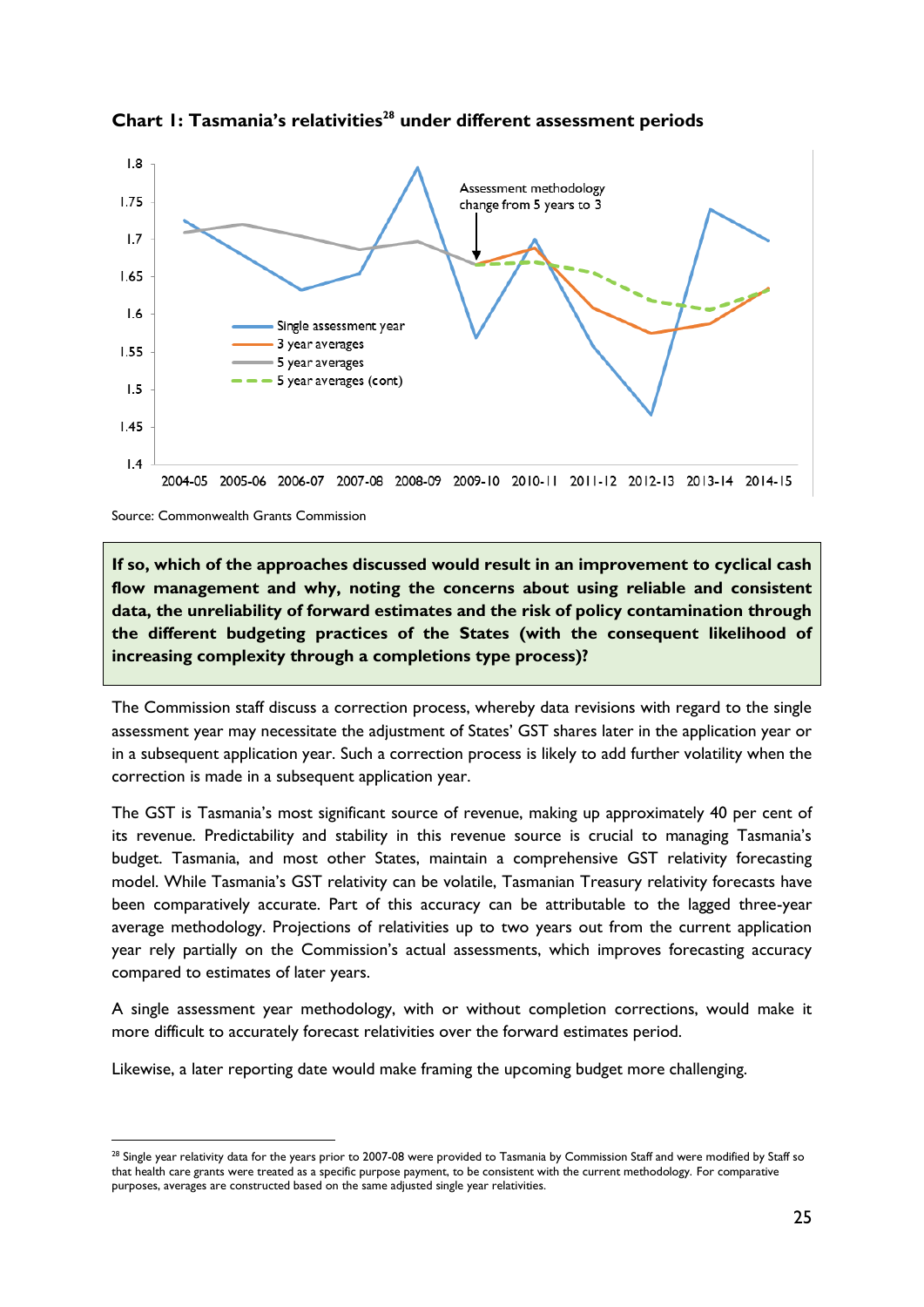States' find it difficult to forecast large and volatile revenues, which can have a significant impact on the GST distribution. If the Commission was to base an assessment of application year relativities on State's forecasts (or Commission projections) there is a high likelihood that completion payments or adjustments would be required in subsequent years. The use of State forecasts may also create the opportunity for some States to "game" the system for short term advantage.

Tasmania is of the opinion that the methods of 'improving' contemporaneity discussed by the Commission are likely to make it more difficult for Tasmania to manage its budget, rather than improving its management of cyclical cash flows.

**If none of the proposed approaches appeals, what approach would your State propose and why?**

Rather than changing the GST methodology and subjecting all States to greater volatility and less predictability of GST shares, those States that experience large and volatile own-source revenues should consider putting in place appropriate budget strategies to better manage the consequential impacts upon variability in GST revenues.

**Under any contemporaneous approach, should backcasting in its current limited form continue? If so, can/should backcasting be expanded to cover a wider range of Commonwealth payments or other volatile revenues?**

Tasmania supports the current approach of backcasting major changes to Commonwealth-State arrangements, where changes can be made reliably and they are material. Noting the Commission's opinion that it would experience considerable difficulties extending backcasting beyond these criteria, Tasmania considers that it would be impractical to backcast minor changes to Commonwealth payment arrangements or State shares.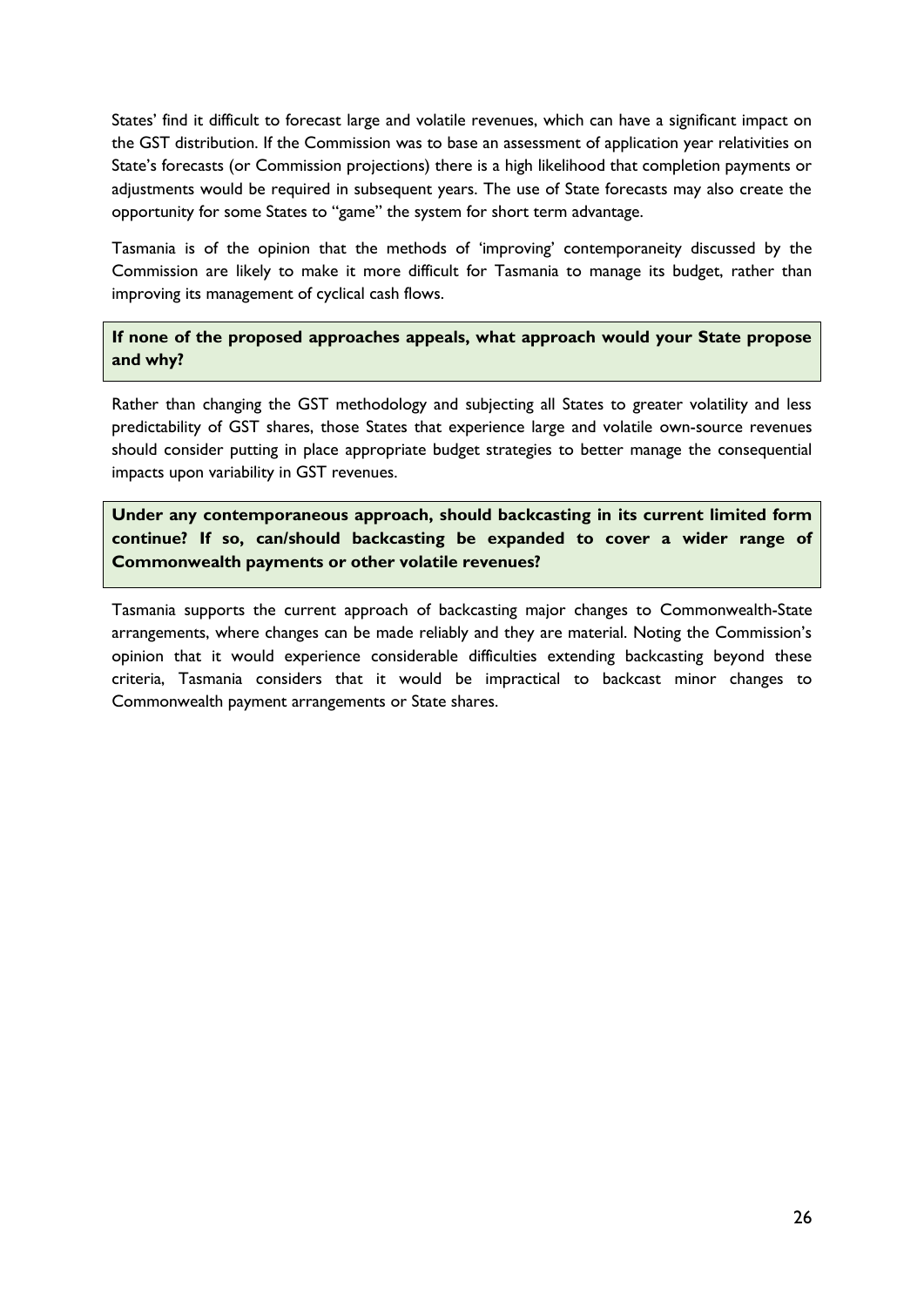# <span id="page-34-0"></span>**TREATMENT OF OTHER COMMONWEALTH PAYMENTS TO STATES**

### **Are changes needed to the way other Commonwealth payments will be treated?**

Tasmania supports the Commission's current approach to the treatment of all Commonwealth payments. Unless specifically quarantined by instruction from the Commonwealth, or otherwise not assessable because they do not support State services, Commonwealth payments should be included as they are a source of State revenue for equalisation purposes. This is consistent with the Commission's definition of HFE that it provides the States with the fiscal capacity to provide services and associated infrastructure at the same standard.

Tasmania supports the Commission using its judgement after having consulted with the States in assessing whether Commonwealth payments should be treated as included or excluded from its assessment and that, in exercising its discretion, it be guided only by the objective of the GST distribution which is the principle of HFE.

While this places a greater weight on Commission judgement, it also improves the consistency of payment treatment and should, in principle, improve HFE. The annual New Issues Paper provides a forum for each State to present its position prior to the Commission making a judgement in relation to the treatment of any particular Commonwealth payment.

However, Tasmania reiterates its previous concerns regarding the Commission's 2010 Review decision to exclude 50 per cent of Commonwealth payments for National Network Roads projects, and its extension to exclude 50 per cent of Commonwealth payments for National Network Rail project payments in the 2015 Review. While it is acknowledged that such payments can reflect national as well as State specific transport needs, the decision to exclude from equalisation 50 per cent of National Network road and rail projects that are funded by the Commonwealth is arbitrary and may capture funding directed toward State arterial roads which States would have ordinarily built and upgraded using their own funds.

The Commission concluded in the 2015 Review final report that it would be conceptually and practically difficult to develop and implement a framework to identify payments for nationally significant transport infrastructure projects and that the Commission would rely on advice from the Commonwealth Department of Infrastructure and Regional Development to decide which projects and payments related to the national networks.

The Grattan Institute in its submission to the 2017 Productivity Commission Inquiry into HFE, raised the issue of bias in Commonwealth transport infrastructure payments and the GST treatment of National Network projects to the States.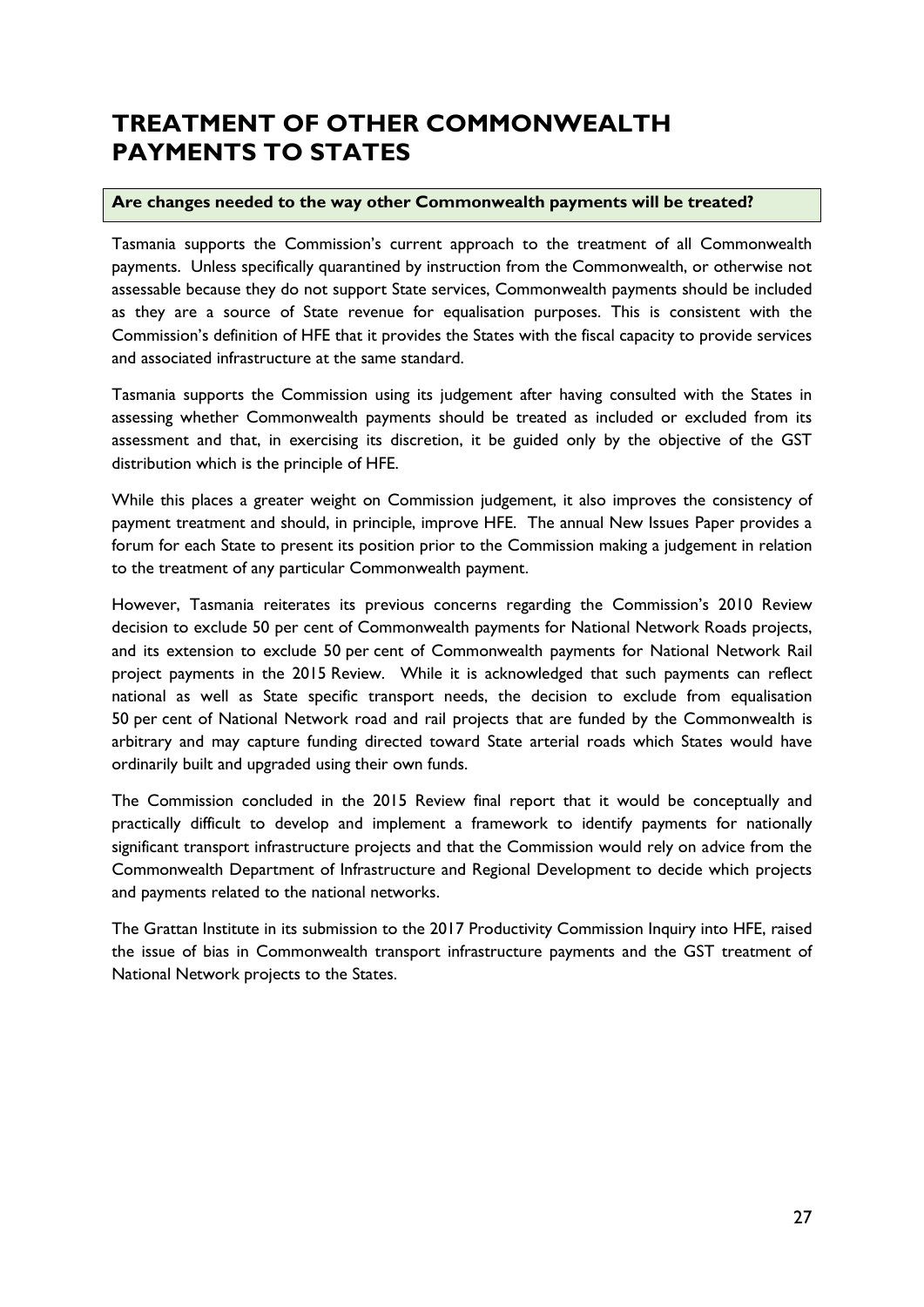It noted in its submission that:

The special treatment of spending on the National Network is only justifiable if it is limited to nationally important roads and railway lines. The National Network legislation prescribes that it applies to roads and railway lines that connect capital cities, major centres of commercial activity, and/or inter-modal transfer facilities.

But in reality, while there are roads and rail lines on the National Network (that) are certainly important, others in fact carry very little freight or passenger traffic. For instance, the National Network includes the 89-kilometre Princes Highway West, a spur from Geelong to Colac. While Geelong is an important centre of commercial activity, it is hard to see how Colac, with a population of 11,939 and no heavy industry, could qualify as a transport hub or commercial centre. While some traffic from beyond Colac uses this section of road in transporting freight to Melbourne, its total use, measured as vehicle kilometres, is much lower than most other National Land Transport Network roads.<sup>29</sup>

The Institute concluded that:

…there is clear evidence of biased Commonwealth decisions. Until there is a more disciplined and fair approach to the allocation of Commonwealth transport infrastructure funding, the case is strongest for all relevant payments to be fully included in the assessment of GST shares.<sup>30</sup>

Tasmania shares the concerns raised by the Grattan Institute and recommends reconsideration of the current partial equalisation approach by the Commission.

Tasmania also reiterates the comments it made in the 2015 Review that the current treatment of Commonwealth Government payments can create volatility in GST distribution when relatively large one-off Commonwealth Government payments are treated by inclusion. While, over the long term, these lumpy capital payments tend to even out, in the short term they can create significant budget flexibility constraints (particularly for a small State). This was particularly relevant for Tasmania with the Commonwealth Government payments for the redevelopment of the Royal Hobart Hospital from 2012.

In the GST Distribution Review's first Interim Report the Panel saw merit in:

…equalising all capital payments over a longer period of time to recognise the lasting nature of the asset being funded and reduce the impact of the payment on GST shares in any one year.  $^{31}$ 

While Tasmania supported this proposition, it was not endorsed by all States. Tasmania remains open to the Commission considering an appropriate methodology to equalise capital payments over a longer timeframe, rather than as a lump sum in the year of receipt. This provides an effective means to reduce single year impacts and better reflects the useful life of the assets that these payments fund. It is acknowledged that this would create methodological issues in terms of the timing and treatment of capital receipts and infrastructure needs, particularly the direct assessment of capital. However, this approach is consistent with Tasmania's argument that capital funding of infrastructure needs to occur over time.

1

<sup>&</sup>lt;sup>29</sup> Grattan Institute, Submission to the Productivity Commission Inquiry into Horizontal Fiscal Equalisation, 30 June 2017. Section 1.2.1.

<sup>30</sup> *ibid*. Conclusion.

<sup>&</sup>lt;sup>31</sup> GST Distribution Review Final Report, October 2012. Page 90.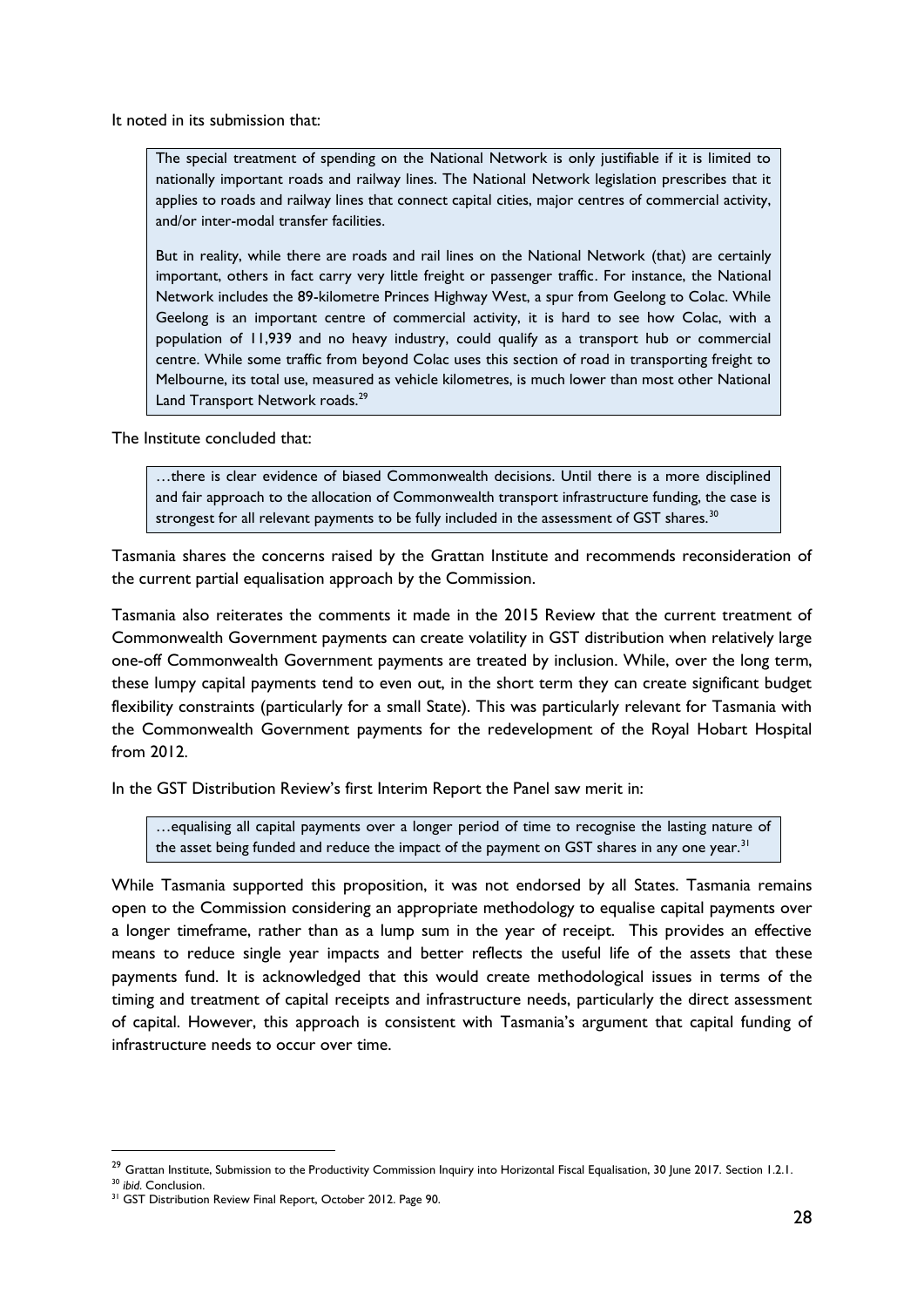In the 2015 Review, the Commission considered applying a materiality test to the treatment of Commonwealth payments. Tasmania argued that attempting to determine the materiality of individual National Partnership payments, whether on either an individual or grouped-by-category basis, would result in arbitrary outcomes and a diminishment of HFE. A materiality test could also result in Commonwealth funding agreements being structured into smaller agreements to remain under the threshold and thus be exempt from inclusion in a State's revenue capacity.

Tasmania's position has not changed. Rather than assessing each payment for materiality, the Commission should continue to consider all Commonwealth payments in aggregate.